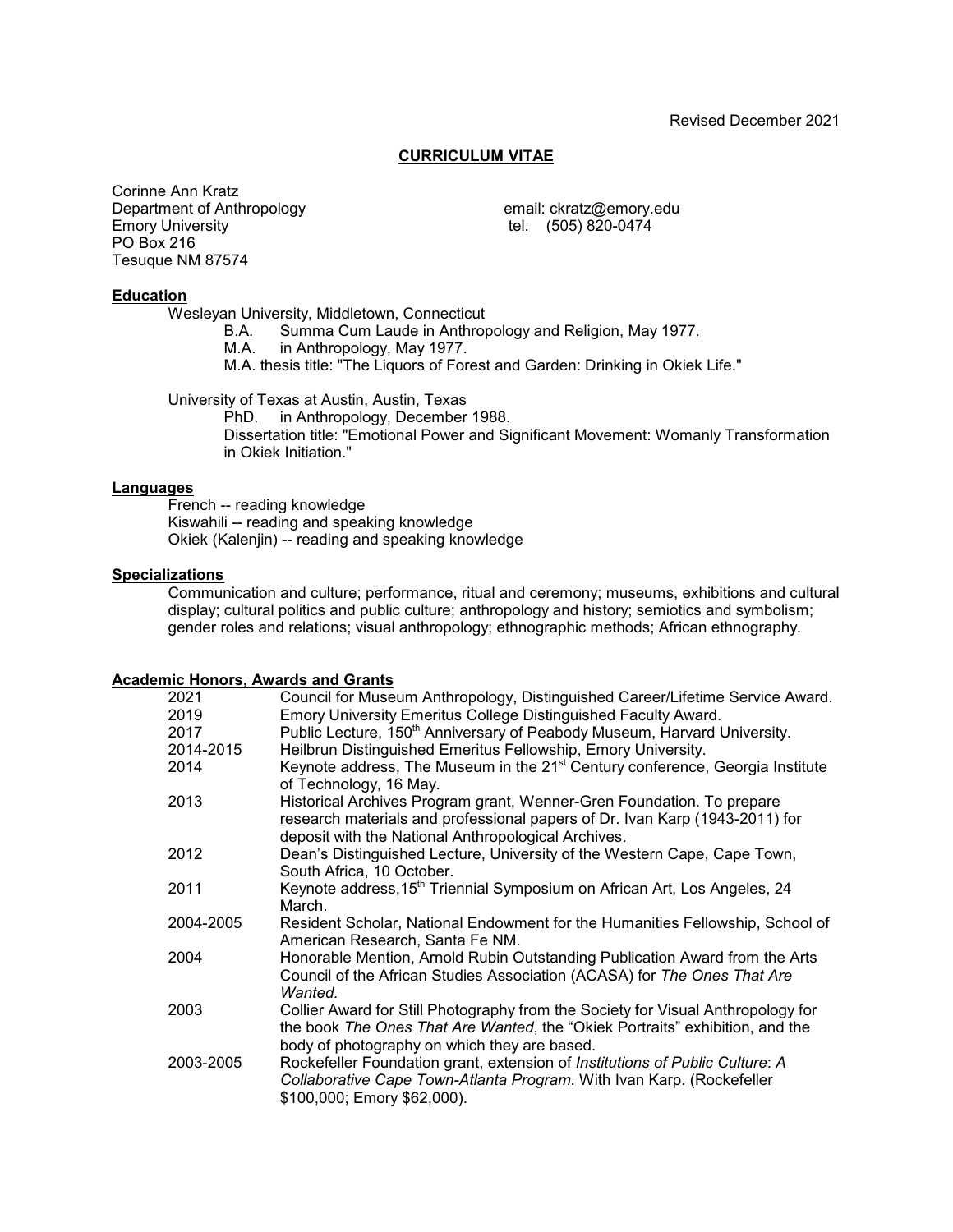# **Academic Honors, Awards and Grants, cont'd.**

| 2000-2003 | Rockefeller Foundation grant for Institutions of Public Culture: A Collaborative<br>Cape Town-Atlanta Program. With Ivan Karp. (Rockefeller \$504,500; Emory<br>\$414,418). See www.csps.emory.edu.                                            |
|-----------|------------------------------------------------------------------------------------------------------------------------------------------------------------------------------------------------------------------------------------------------|
| 2000-2007 | Rockefeller Foundation support for Museums and Global Public Spheres, a<br>project with three international planning workshops, a conference at the Bellagio<br>Conference Center, a "next generation" student workshop, website and an edited |
| 1999      | volume. With Ivan Karp. (approx. \$250,000). See www.csps.emory.edu/mgps.htm<br>Publication Grant, John Simon Guggenheim Memorial Foundation (color plates<br>for The Ones That Are Wanted).                                                   |
| 1999      | Publication Subvention, Graduate School of Arts and Sciences, Emory University<br>and Emory College (color plates and index for The Ones That Are Wanted).                                                                                     |
| 1997      | Visiting Fellow, Harry S. Truman Research Institute, Jerusalem.                                                                                                                                                                                |
| 1996-97   | John Simon Guggenheim Memorial Foundation Fellowship.                                                                                                                                                                                          |
| 1996-97   | University Research Committee Grant, Emory University (declined).                                                                                                                                                                              |
| 1992-94   | Research Grant, Office of Assistant Secretary for Museums, Smithsonian<br>Institution. With Ivan Karp.                                                                                                                                         |
| 1993-94   | Regional Research Grant, CIES Fulbright Scholar Program.                                                                                                                                                                                       |
| 1992-93   | Advanced Area Research Grant, Social Science Research Council and American<br><b>Council of Learned Societies.</b>                                                                                                                             |
| 1992-93   | Research Grant, Wenner Gren Foundation for Anthropological Research                                                                                                                                                                            |
| 1991-92   | Fellow, Institute for Advanced Study and Research in the African Humanities,<br>Northwestern University.                                                                                                                                       |
| 1990-91   | Postdoctoral Fellowship, Anthropology Department, Smithsonian Institution.                                                                                                                                                                     |
| 1990      | National Science Foundation, grant for international conference travel.                                                                                                                                                                        |
| 1989      | Rockefeller Foundation Grant, Nairobi.                                                                                                                                                                                                         |
| 1989      | Kenya Museum Society Grant, National Museum, Nairobi.                                                                                                                                                                                          |
| 1989      | Support for photographic exhibition from: NORAD, Royal Norwegian Embassy,<br>Nairobi; Lufthansa German Airlines; Barclays Bank of Kenya; Ciba-Geigy.                                                                                           |
| 1988      | Professional Development Award, University of Texas at Austin.                                                                                                                                                                                 |
| 1987      | Grant-in-Aid of Research, Sigma Xi Scientific Research Society.                                                                                                                                                                                |
| 1983-85   | Dissertation Research Fellowship, Social Science Research Council and<br>American Council of Learned Societies.                                                                                                                                |
| 1983      | Research Grant, Wenner Gren Foundation for Anthropological Research.                                                                                                                                                                           |
| 1983      | Research Grant, Institute for Intercultural Studies.                                                                                                                                                                                           |
| 1982-83   | Fulbright Dissertation Abroad Fellowship.                                                                                                                                                                                                      |
| 1982-83   | University Fellowship, University of Texas at Austin.                                                                                                                                                                                          |
| 1981-86   | Grant for Improving Doctoral Dissertation Research, National Science<br>Foundation.                                                                                                                                                            |
| 1980-81   | University Fellowship, University of Texas at Austin.                                                                                                                                                                                          |
| 1980      | Research Grant, African and Afro-American Studies and Research Center,<br>University of Texas at Austin.                                                                                                                                       |
| 1980      | Research Grant, Graduate School, University of Texas at Austin.                                                                                                                                                                                |
| 1979-80   | University Fellowship (Bess Heflin), University of Texas at Austin.                                                                                                                                                                            |
| 1979      | Phi Kappa Phi, University of Texas.                                                                                                                                                                                                            |
| 1978-79   | University Fellowship, University of Texas at Austin.                                                                                                                                                                                          |
| 1978-81   | Humanities Fellowship, University of Chicago, (declined).                                                                                                                                                                                      |
| 1977      | University Honors in Anthropology, Wesleyan University.                                                                                                                                                                                        |
| 1976      | Phi Beta Kappa, Wesleyan University, Fall semester.                                                                                                                                                                                            |
| 1974-75   | Research Grant, Wesleyan University, Dept. of Anthropology.                                                                                                                                                                                    |
|           |                                                                                                                                                                                                                                                |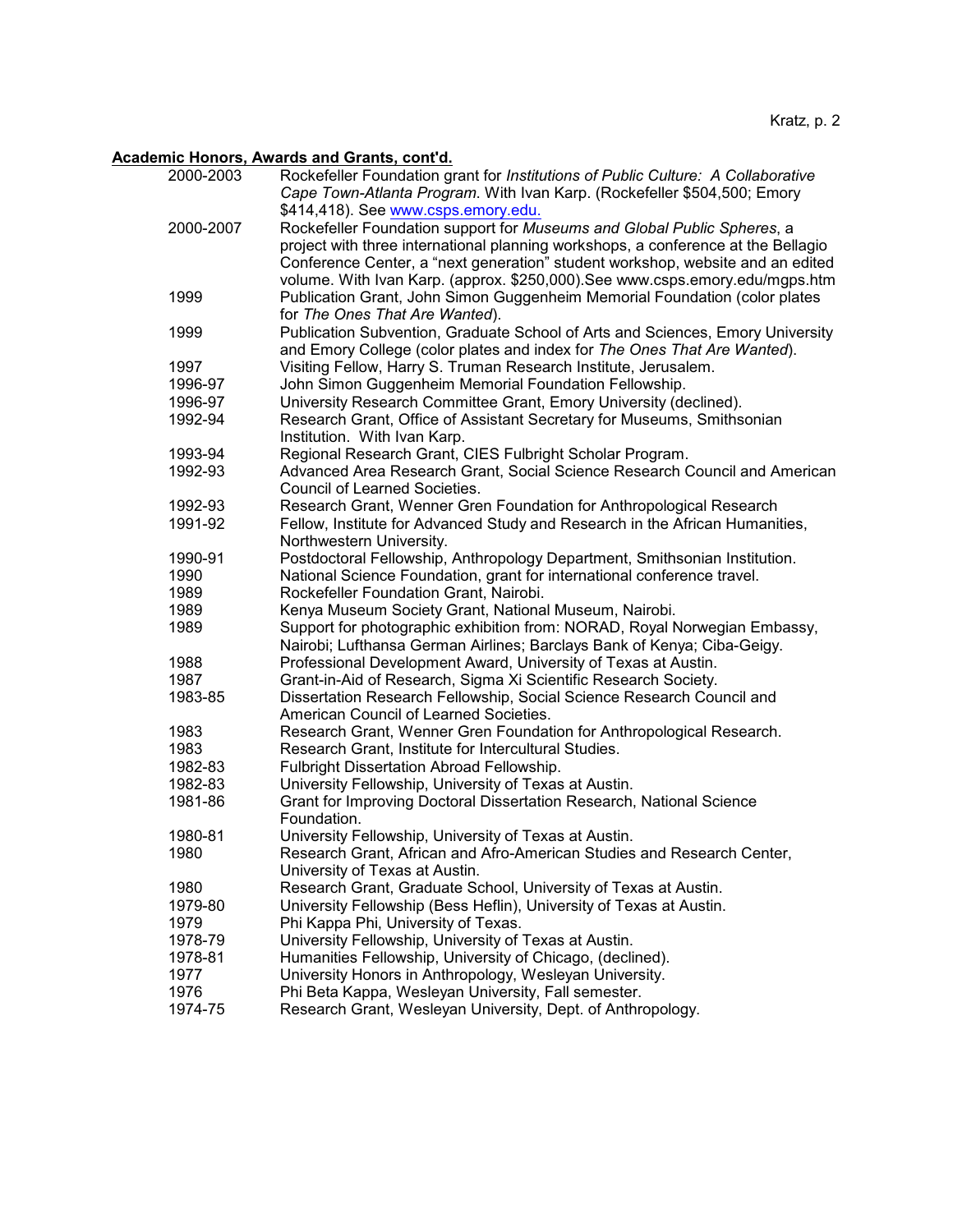### **Research Experience**

| 1990-present Research on cultural exhibitions in museums and other display settings in |
|----------------------------------------------------------------------------------------|
| Washington, D.C., Hawaii, California, Florida, Kenya, England, South Africa.           |

- 2000-2002 Community research on the meanings and uses of kente cloth in Atlanta. In conjunction with the exhibition *Wrapped in Pride: Ghanaian Kente and African American Identity*. Site curator and research director.
- 1993-94 Field research in Kenya on Okiek marriage and on Kenyan museums and visual display. April - March.
- 1989-90 Field research in Kenya on Okiek marriage, January April 1989; January 1990.
- 1989-90 Field research in Kenya with Piik aap Oom Okiek on ethnoarchaeological project, in conjunction with Fiona Marshall and Tom Pilgram. September 1989; February - March 1990.
- 1982-88 Research with Okiek in Kenya. Continuous field research with Kaplelach and Kipchornwonek, September 1982 - May 1985. Comparative visits to other Okiek groups in Kenya and archival research June 1985 - March 1986. Return visits to Kaplelach and Kipchornwonek 1986-1988. Comparative survey visits continued in Tanzania, March 1988.
- 1980 Research Associate on World Traditions of Puppetry project. Duties included library research, conference planning, photography of performances and interviews, organization of documentary archive on puppetry. Washington, D.C. and Austin, Texas. (Six months).
- 1975 Zoological research on nesting habits of giant sea turtles on Maziwi, off the coast of Pangani, Tanzania. Project coordinator: Dr. J. Frazer, Zoology Department, University of Nairobi. (One month).
- 1974-75 Field research in Kenya with Kaplelach and Kipchornwonek Okiek, Narok District.

### **Employment and Teaching Experience**

|                | 2012 - present Emory Director, African Critical Inquiry Program, Emory University |
|----------------|-----------------------------------------------------------------------------------|
| 2006 - present | Graduate School Faculty Associate, Laney Graduate School, Emory University.       |
| 2019 - present | Distinguished Professor Emerita of Anthropology and African Studies, Emory.       |
| 2013 - 2019    | Professor of Anthropology and African Studies Emerita, Emory University.          |
| 2018 - 2021    | Research Affiliate, Pitt Rivers Museum, Oxford UK.                                |
| 2009 - 2024    | Research Associate, Museum of International Folk Art, Santa Fe NM.                |
| 2004 - 2013    | Professor of Anthropology and African Studies, Emory University.                  |
| 2001 - 2009    | Co-director, Center for the Study of Public Scholarship, Emory University.        |
| 2000 - 2008    | Co-director, Institutions of Public Culture: A Collaborative Cape Town-Atlanta    |
|                | Program. Center for the Study of Public Scholarship, Emory University.            |
| 2002 - 2013    | Affiliated Faculty in Culture, History and Theory Program, Graduate Institute of  |
|                | Liberal Arts, Emory University, Atlanta GA.                                       |
| 1994 - 2013    | Affiliated Faculty, Women's Studies Program, Emory University, Atlanta GA.        |
| 1994 - 2013    | Affiliated Faculty, Linguistics Program, Emory University, Atlanta GA.            |
| 1994 - 2007    | Research Associate, Center for Folklife and Cultural Heritage, Smithsonian        |
|                | Institution, Washington DC.                                                       |
| 1982 - 2000    | Research Associate, Sociology Department, University of Nairobi.                  |
| 1999 - 2004    | Associate Professor of Anthropology and African Studies, Emory University.        |
|                |                                                                                   |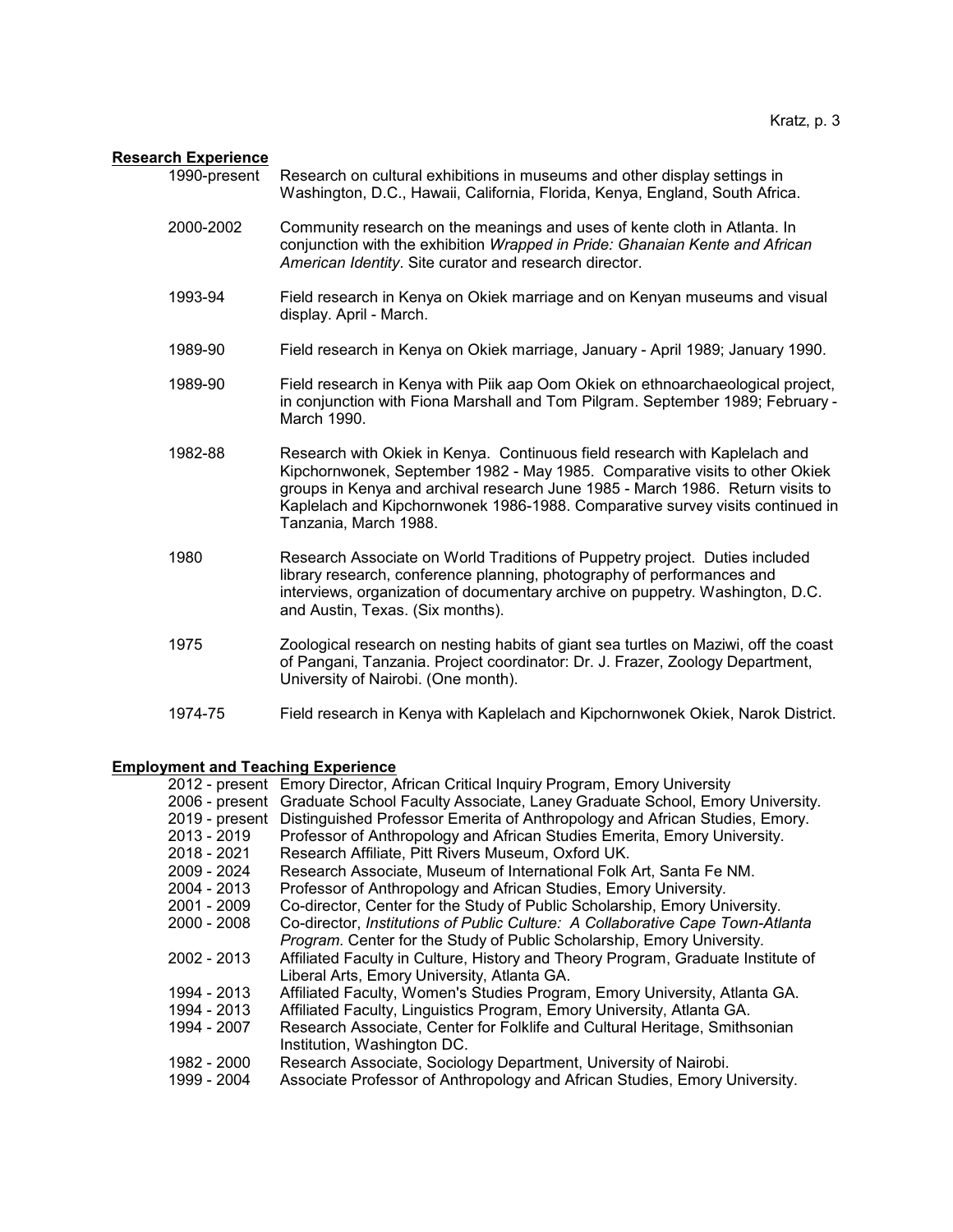# **Employment and Teaching Experience, cont'd.**

|                                        | <u>Employment and Teaching Experience, com a.</u>                                                          |
|----------------------------------------|------------------------------------------------------------------------------------------------------------|
| 1998 - 1999                            | Co-director, Rockefeller Humanities Program on Exhibiting Cultures/Performing                              |
|                                        | Cultures. Center for the Study of Public Scholarship, Emory University.                                    |
| 1996-1999                              | Assistant Professor of Anthropology and African Studies, Emory University.                                 |
| 1995                                   | Acting Director, Institute of African Studies, Emory University, Atlanta GA.                               |
| 1993 - 1996                            | Assistant Professor, Institute of African Studies, Emory University, Atlanta GA.                           |
| 1992 - 1994                            | Research Associate, Anthropology Department, Smithsonian Institution,                                      |
|                                        | Washington DC.                                                                                             |
| 1991 - 1992                            | Fellow, Institute for Advanced Study and Research in the African Humanities,                               |
|                                        | Northwestern University.<br>Consultant on development and design of traveling exhibition, O Cosmos: Public |
| 1991 - 1992                            | Celebrations and Private Life Among Greeks in Illinois. Greek-American                                     |
|                                        | Community Services and Chicago Historical Society.                                                         |
| 1990 - 1992                            | Research Fellow, Anthropology Department, Smithsonian Institution,                                         |
|                                        | Washington, DC                                                                                             |
| 1991                                   | Consultant on development and translation of curriculum materials for primary                              |
|                                        | health care education in Machakos, Kenya. SAWSO, Washington, DC (1 month)                                  |
| 1990                                   | Consultant & coordinator for anthropological content for exhibition development,                           |
|                                        | Hall of Africa and the Diaspora, Field Museum of Natural History (5 months)                                |
| 1989 - 1990                            | Consultant on ethnoarchaeological research project with Piik ap Oom Okiek,                                 |
|                                        | supported by National Science Foundation. Principal Investigator: Fiona Marshall,                          |
|                                        | Washington University, St. Louis.                                                                          |
| 1989                                   | Consultant on development, translation, testing, and production of primary health                          |
|                                        | care education materials in Machakos, Kenya. SAWSO, Washington, DC (4                                      |
|                                        | months).                                                                                                   |
| 1980                                   | Research Associate, NEH-sponsored project, World Traditions of Puppetry.                                   |
|                                        | Principal Investigators: Richard Bauman and Joel Sherzer, University of Texas at                           |
|                                        | Austin.                                                                                                    |
| 1977 - 1978                            | Research Assistant for Johannes Fabian, Anthropology Department; Catherine                                 |
|                                        | Newbury, Government Department; and Philip H. Ennis, Sociology Department,                                 |
|                                        | Wesleyan University.                                                                                       |
|                                        |                                                                                                            |
| <b>Related Professional Activities</b> |                                                                                                            |
| 2021-2022                              | New Mexico Association of Museums. Mentorship Program mentor.                                              |
|                                        |                                                                                                            |
| 2018-2022                              | Executive Board, American Anthropological Association. Cultural Seat.                                      |
|                                        | Anthropological Communication Committee (ACC). Chair of ACC 2019-2021.                                     |
|                                        | AAA Leadership Program mentor 2020-2021. ACC service extended into 2022.                                   |
|                                        |                                                                                                            |
| 2018-                                  | Council for Museum Anthropology. Communications Committee, CMA Facebook                                    |
|                                        | manager.                                                                                                   |
| 2019-                                  | Editorial Board, Hawò Journal (journal of the Anthropological Museum of the                                |
|                                        | Federal University of Goiás, Brazil).                                                                      |
|                                        |                                                                                                            |
| 2013-2018                              | Board of Directors, Council for Museum Anthropology. Communications                                        |
|                                        | Committee, Nominations Committee, CMA Facebook manager.                                                    |
|                                        |                                                                                                            |
| 2002-2022                              | Created and co-directed Grant Writing Program of annual workshops and forums                               |
|                                        | for graduate students and faculty in humanities and social sciences. Programs                              |
|                                        | supported by the Laney Graduate School of Emory University, Emory College of                               |
|                                        | Arts and Sciences, and the Office of International Affairs. A collaboration of the                         |
|                                        | Center for the Study of Public Scholarship and the Fox Center for Humanistic                               |
|                                        | Inquiry. GWP director 2002-2014; GWP faculty from 2014-2022.                                               |
|                                        |                                                                                                            |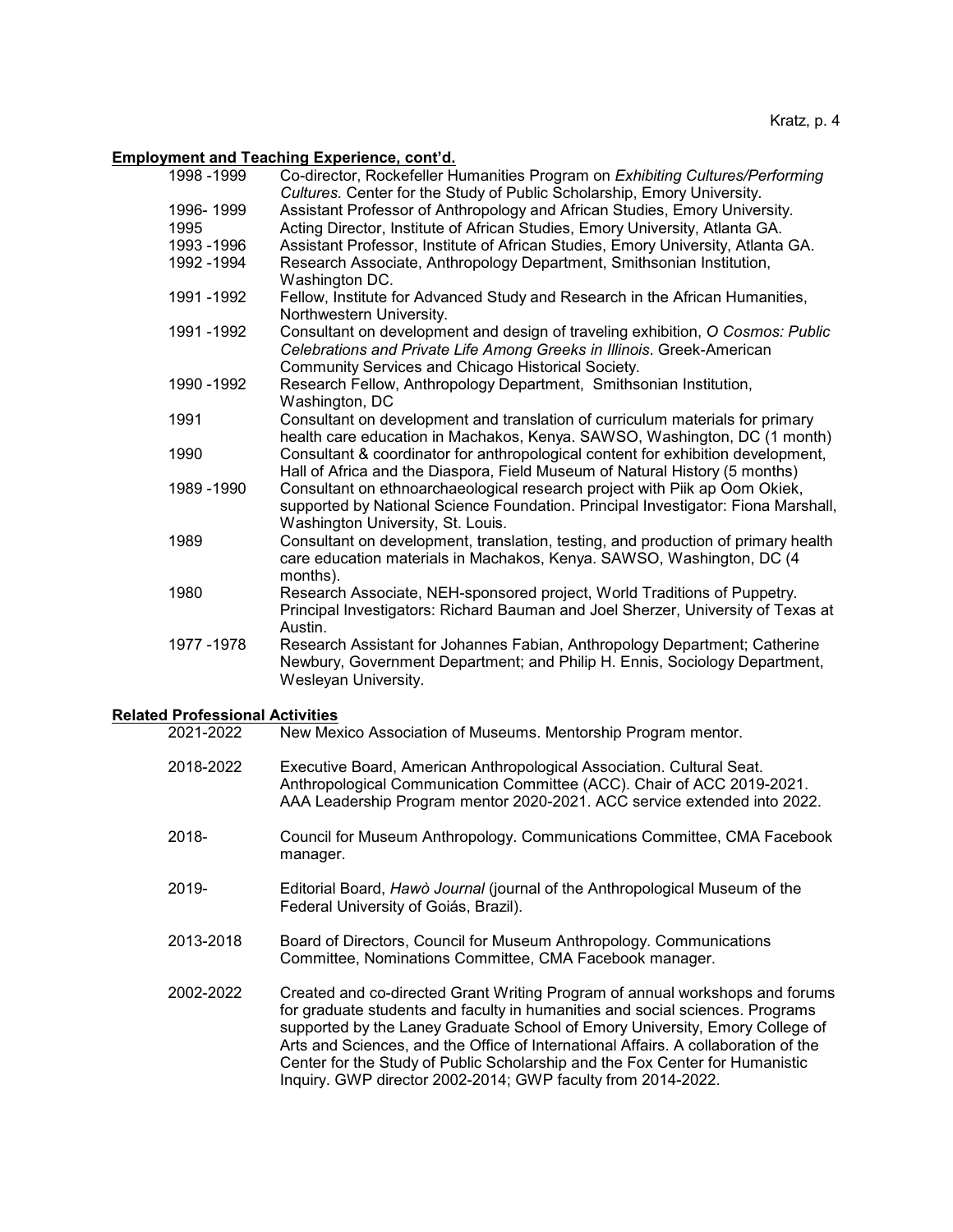# **Related Professional Activities, cont'd.**

| 2015-2017 | u FIUIUSSIUIIAI AUUVILIUS, UUIIL U.<br>Fundraising/Planning Committee for Triennial Symposium on African Art held in<br>Ghana, Arts Council of the African Studies Association.                                                                                                                                                                                                                             |
|-----------|-------------------------------------------------------------------------------------------------------------------------------------------------------------------------------------------------------------------------------------------------------------------------------------------------------------------------------------------------------------------------------------------------------------|
| 2014      | Consultant on plans for reinstallation of Asian exhibits. American Museum of<br>Natural History, New York.                                                                                                                                                                                                                                                                                                  |
| 2013-2016 | Laney Development Council member, Laney Graduate School, Emory University.                                                                                                                                                                                                                                                                                                                                  |
| 2008-     | Research Associate, Advanced Humanities Research Network South Africa<br>(AHRNSA).                                                                                                                                                                                                                                                                                                                          |
| 2007-     | Editorial Board, Museums and Collections book series, Berghahn Press. Series<br>editors Howard Morphy and Mary Bouquet                                                                                                                                                                                                                                                                                      |
| 2006-     | Editorial Board, African Art and Social History.                                                                                                                                                                                                                                                                                                                                                            |
| 2013-2014 | Roy Sieber Dissertation Award Selection Committee, Arts Council of the African<br>Studies Association (for dissertations written on the arts of Africa and the African<br>diaspora between 2010-2013).                                                                                                                                                                                                      |
| 2012-2014 | John Collier Award Selection Committee, Society for Visual Anthropology.                                                                                                                                                                                                                                                                                                                                    |
| 2012-2013 | Campbell Fellows Mentoring Committee, School of Advanced Research, Santa<br>Fe, NM. Mentor for Fibian Lukalo (Kenya).                                                                                                                                                                                                                                                                                       |
| 2012      | Created Ivan Karp's Publications: An Online Archive, a web-based resource with<br>downloadable papers and videos: http://halleinstitute.emory.edu/karp/.                                                                                                                                                                                                                                                    |
| 2008-2012 | Advisory Board, Engaged Scholarship book project for Imagining America: Artists<br>and Scholars in Public Life and Graduate School Press of Syracuse University.<br>Completed book entitled Collaborative Futures: Critical Reflections on Publicly<br>Active Graduate Education, edited by Amanda Gilvin, Georgia M. Roberts, and<br>Craig Martin, The Graduate School Press of Syracuse University, 2011. |
| 2011-2012 | Campbell Fellows Mentoring Committee, School of Advanced Research, Santa<br>Fe, NM. Mentor for Wossen Argaw (Ethiopia).                                                                                                                                                                                                                                                                                     |
| 2011-2013 | Santa Fe International Folk Art Market, Artist Selection Committee.                                                                                                                                                                                                                                                                                                                                         |
| 2011      | Organizer, Ethnographic Methods: Foundations and Practice. Half-day workshop<br>for faculty and graduate students. Social and Behavioral Sciences Research<br>Center, Emory University. 3 February.                                                                                                                                                                                                         |
| 2010-2011 | Campbell Fellows Mentoring Committee, School of Advanced Research, Santa<br>Fe, NM. Mentor for Jamila Bargach (Morocco).                                                                                                                                                                                                                                                                                    |
| 2010      | Organizer, Ethnographic Methods: Foundations and Practice. Half-day workshop<br>for faculty and graduate students. Social and Behavioral Sciences Research<br>Center, Emory University. 9 April.                                                                                                                                                                                                            |
| 2008-2009 | Santa Fe International Folk Art Market, Artist Selection Committee.                                                                                                                                                                                                                                                                                                                                         |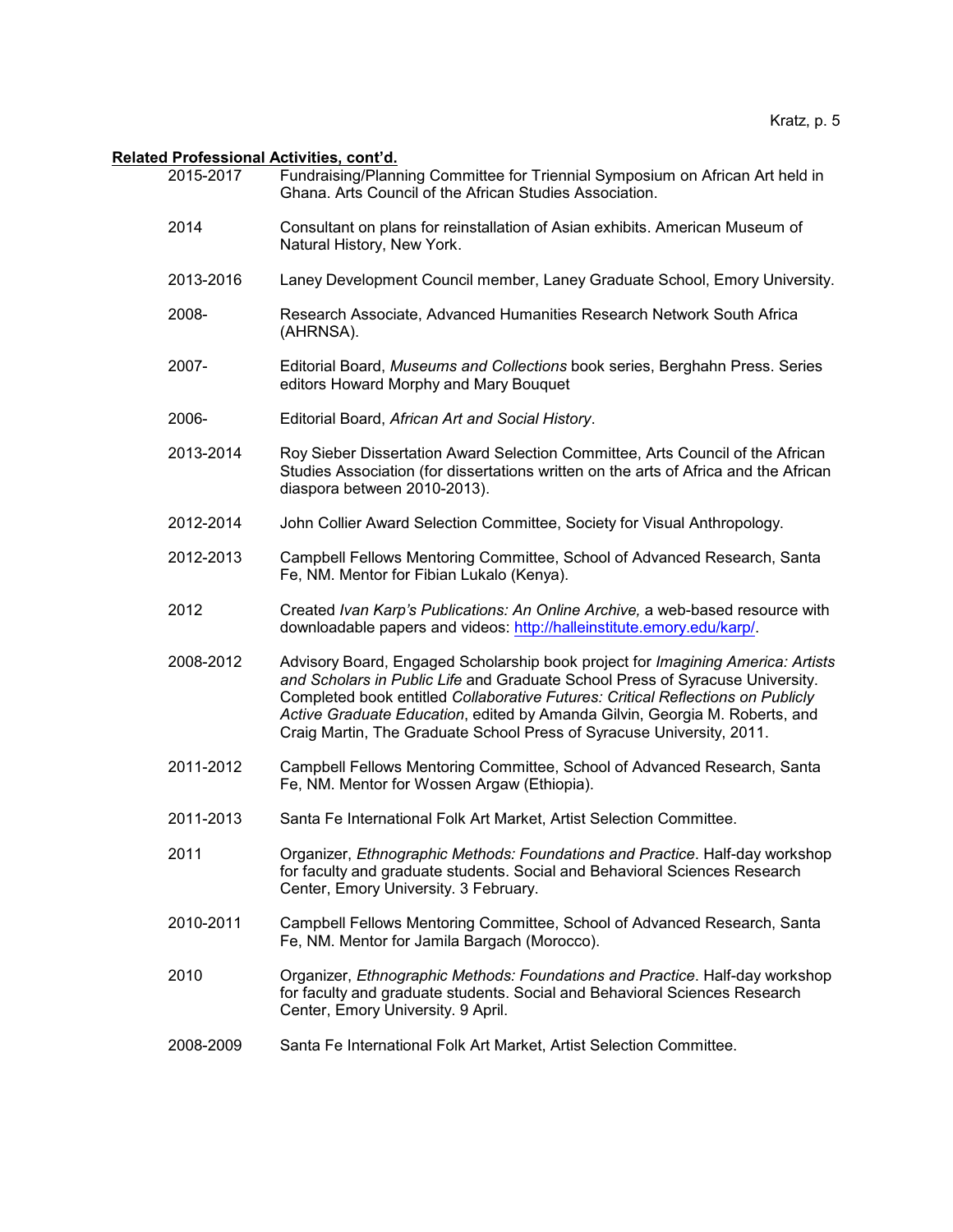# **Related Professional Activities, cont'd.**

| 2006      | Co-organizer, International Knowledge Exchange Workshop on Women's<br>Empowerment, Impact Assessment of Development Programs, and Forms of<br>Knowledge: New Horizons for Cross Disciplinary and Participative Research<br>Methods. Center for the Study of Public Scholarship and CARE USA. Sponsored<br>by International Affairs, Emory University. July 14-15. |
|-----------|-------------------------------------------------------------------------------------------------------------------------------------------------------------------------------------------------------------------------------------------------------------------------------------------------------------------------------------------------------------------|
| 2005-2007 | Board of Directors, African Studies Association. 2006-2007: Chair, Investment<br>Committee; member Executive Committee, Annual Meetings Committee, Ethics<br>Committee, Prize Committee, Nominations and Membership Committee. 2005-<br>2006: member Ethics Committee, Prize Committee, Annual Meetings Committee.                                                |
| 2005      | Consulting Scholar for Academic Affairs, School for American Research, SantaFe                                                                                                                                                                                                                                                                                    |
| 2003-2009 | Nominator, Carnegie Scholars Program, Carnegie Corporation of New York.                                                                                                                                                                                                                                                                                           |
| 2003-     | Founding Member, Indigenous Collections and Knowledge Archives Research<br>Network. A project based at the Centre for Cross-Cultural Research, Australian<br>National University and supported by the Australian Research Council.                                                                                                                                |
| 2000-2006 | Organizer for Museums and Global Public Spheres project: three international<br>planning meetings (New York, Buenos Aires, Cape Town), conference at the<br>Rockefeller Foundation's Bellagio Conference Center, "next generation"<br>workshop in Atlanta, website and edited volume (with Ivan Karp).                                                            |
| 1999-2000 | Program Committee, African Studies Association annual meeting. Section Head<br>for "Constructing Identities."                                                                                                                                                                                                                                                     |
| 1999      | Convenor, SSRC-ACLS Workshop for International Dissertation Field Research<br>Fellowship Program, 1-5 October, Amsterdam (with Mark Blyth).                                                                                                                                                                                                                       |
| 1998-2001 | Core Member, Russell Sage Foundation/ Social Science Research Council<br>Working Group: Ethnic Customs, Assimilation, and American Law.                                                                                                                                                                                                                           |
| 1998      | "Health, Culture, and Development in Africa", Faculty for Rockefeller Foundation<br>Dissertation Workshop for African Graduate Students, 6-10 May.                                                                                                                                                                                                                |
| 1997      | "Health, Culture, and Development in Africa", Faculty for Rockefeller Foundation<br>Dissertation Workshop for African Graduate Students, 21-25 May.                                                                                                                                                                                                               |
| 1997      | Cultural Pluralism Conference, Social Science Research Council. Committee on<br>Culture, Health, and Human Development.                                                                                                                                                                                                                                           |
| 1995-96   | Special Exhibitions panel, Museum Program, National Endowment for the Arts.                                                                                                                                                                                                                                                                                       |
| 1995      | Consultant on health education and communication video, "The Mother-Baby<br>Package: Opening the Gates to Life," World Health Organization.                                                                                                                                                                                                                       |
| 1994-95   | Program Committee, African Studies Association annual meeting. Section Head<br>for "Performance and Ritual."                                                                                                                                                                                                                                                      |
| 1992-93   | Consultant on redesign of Africa Hall, Smithsonian Institution, National Museum<br>of Natural History.                                                                                                                                                                                                                                                            |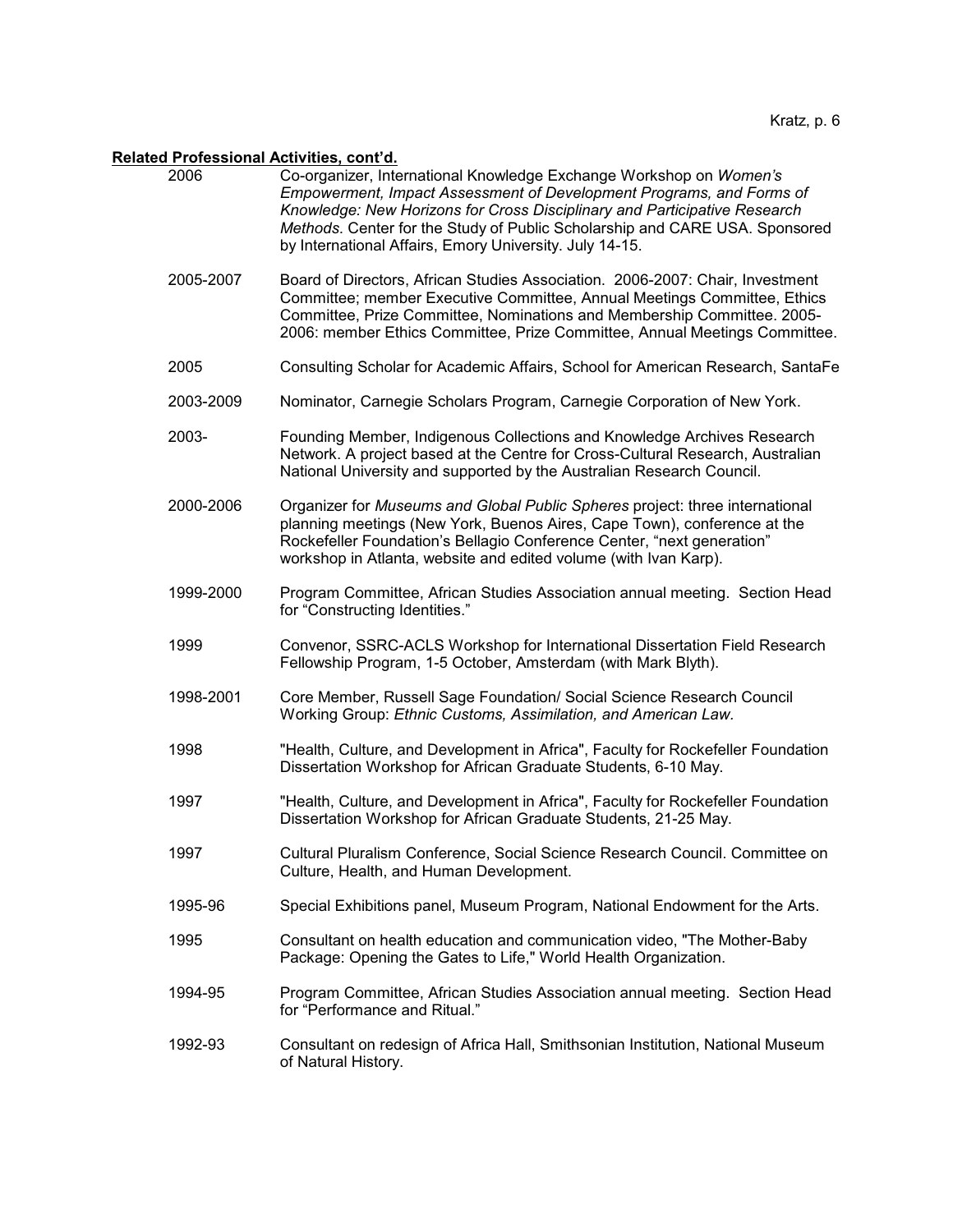# **Related Professional Activities, cont'd.**

| 1987 | Committee member from Institute of African Studies, University of Nairobi to<br>present & discuss Narok District Sociocultural Profile Draft Report with Ministry of<br>Planning, District Development Committee of Narok and gathered elders from<br>Narok District. Narok Farmers' Training College, 28-30 Sept 1987. |
|------|-------------------------------------------------------------------------------------------------------------------------------------------------------------------------------------------------------------------------------------------------------------------------------------------------------------------------|
| 1987 | Public Lecture, "Peoples and Cultures of Kenya." Know Kenya Course, National<br>Museums of Kenya.                                                                                                                                                                                                                       |
| 1986 | Consultant for Institute of African Studies, University of Nairobi on Narok District<br>Sociocultural Profile. Joint project of Institute of African Studies and Ministry of<br>Finance and Planning, Government of Kenya. Research co-ordinator: Dr. Joshua<br>Akong'a. Wrote Okiek sections for each chapter.         |
| 1986 | Member, Anthropology Curriculum Committee, Department of History, Kenyatta<br>University, Nairobi. To design undergraduate curriculum, major, and program.                                                                                                                                                              |
| 1985 | Consultant, Traditional Ornament exhibit, U.N. Women's Decade Conference,<br>National Museum, Nairobi. Consulted on Kalenjin initiation ceremonies, provided<br>text and photographs for exhibition. Coordinator: Aneesa Kassam.                                                                                        |
| 1984 | Collection of Okiek pottery with photographic documentation and interviews for<br>the National Museum of Kenya, Nairobi.                                                                                                                                                                                                |
|      |                                                                                                                                                                                                                                                                                                                         |

# **Books and Special Issues Published**

| 2020 | "African Visual Cultures: The Filmic and the Photographic." Double Special Issue<br>of Journal of African Cinemas. Vol 12, No 2-3. Co-edited with Pamila Gupta.                                                                                                                                                                                                                                                 |
|------|-----------------------------------------------------------------------------------------------------------------------------------------------------------------------------------------------------------------------------------------------------------------------------------------------------------------------------------------------------------------------------------------------------------------|
| 2019 | "Urban Secrets? Affinities and Anthropologies of South African Cities." Double<br>Special Issue of Anthropology Southern Africa. Vol 42, No. 1-2. Co-edited with<br>Noëleen Murray, Brett Pyper, and Jill Weintroub.                                                                                                                                                                                            |
| 2010 | Affecting Performance: Meaning, Movement, and Experience in Okiek Women's<br>Initiation. Tucson: Wheatmark. Reissue of 1994 book.                                                                                                                                                                                                                                                                               |
| 2006 | Museum Frictions: Public Cultures/Global Transformations. Durham NC: Duke<br>University Press. Co-editors Ivan Karp, Lynn Szwaja, and Tomás Ybarra-Frausto<br>with G. Buntinx, B. Kirshenblatt-Gimblett and C. Rassool. Second printing 2007.                                                                                                                                                                   |
| 2002 | The Ones That Are Wanted: Communication and the Politics of Representation in<br>a Photographic Exhibition. Berkeley: University of California Press. Received the<br>Collier Prize for Still Photography awarded by the Society for Visual Anthropology<br>(2003) and Honorable Mention for the Arnold Rubin Outstanding Publication<br>Award from the Arts Council of the African Studies Association (2004). |
| 2002 | "Persistent Popular Images of Pastoralists," Double Special Issue of Visual<br>Anthropology. Vol. 15, No. 3-4. Co-edited with Robert J. Gordon.                                                                                                                                                                                                                                                                 |
| 1994 | Affecting Performance: Meaning, Movement, and Experience in Okiek Women's<br>Initiation. Washington, D.C.: Smithsonian Institution Press.                                                                                                                                                                                                                                                                       |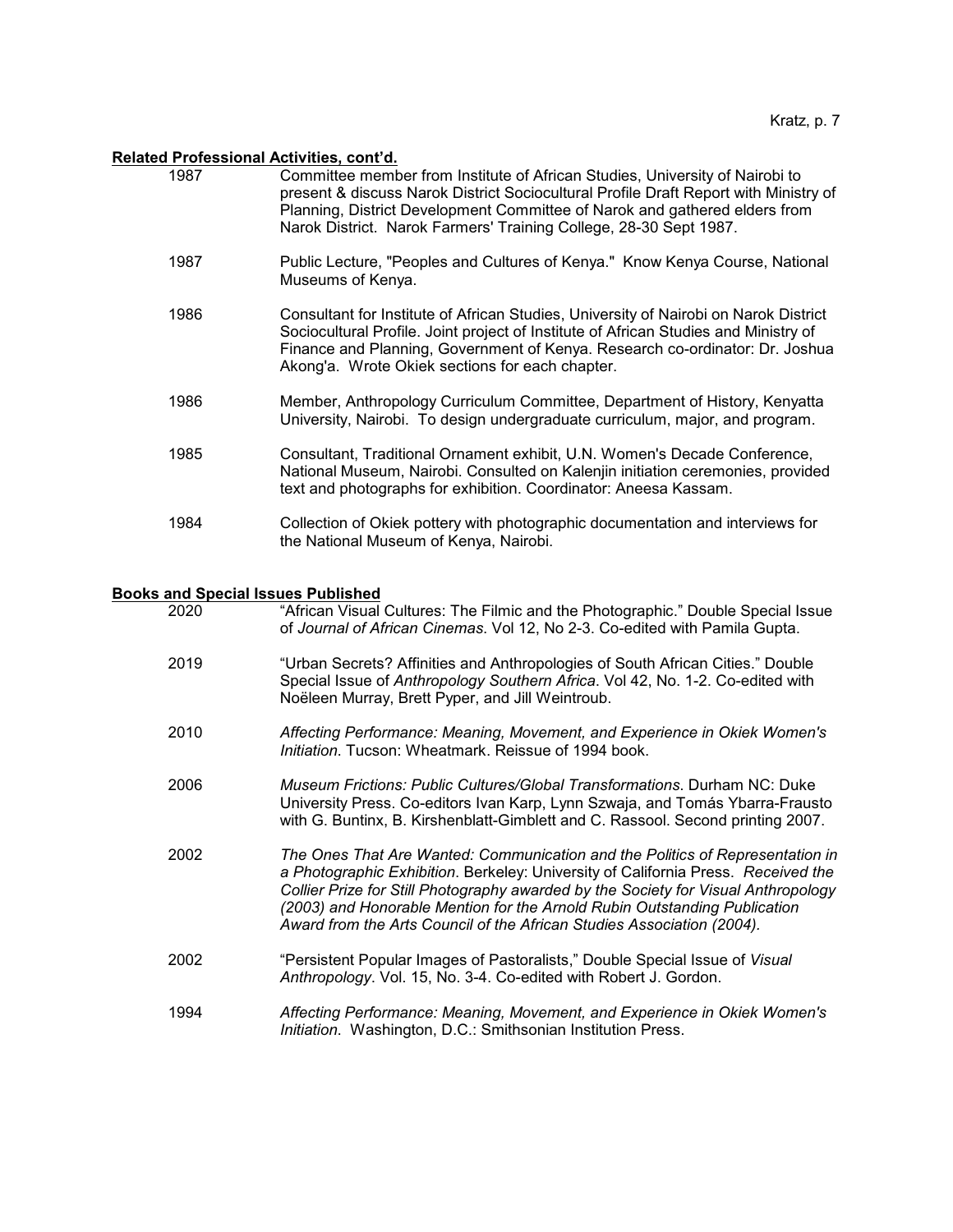# **Papers Published**

| ers Fublistied<br>in press | "The Porcupine of Time: Mediating and Managing Multiple Temporalities in                                                                                                                                                                                  |
|----------------------------|-----------------------------------------------------------------------------------------------------------------------------------------------------------------------------------------------------------------------------------------------------------|
|                            | Exhibitions." In Museum Temporalities: Time, History, and the Future of the<br>Ethnographic Museum. Edited by Wayne Modest and Peter Pels. London:<br>Bloomsbury.                                                                                         |
| 2022                       | "Continental Collaboration: Consulting, Institution Building, and Mentoring Across<br>Africa." African Arts 55(1):68-73.                                                                                                                                  |
| 2021                       | "Okiek (Dorobo/Torrobo)." In Encyclopedia of African Religions and Philosophy.<br>Edited by V. Y. Mudimbe and Kasereka Kavwahirehi. Dordrecht: Springer.<br>https://doi.org/10.1007/978-94-024-2068-5_294                                                 |
| 2021                       | "Kalenjin". In Encyclopedia of African Religions and Philosophy. Edited by V.Y.<br>Mudimbe and Kasereka Kavwahirehi. Dordrecht: Springer.<br>https://doi.org/10.1007/978-94-024-2068-5_197                                                                |
| 2021                       | "G. Lienhardt". In Encyclopedia of African Religions and Philosophy. Edited by V.<br>Y. Mudimbe and Kasereka Kavwahirehi. Dordrecht: Springer.<br>https://doi.org/10.1007/978-94-024-2068-5 216                                                           |
| 2021                       | "Performance (ritual)". In Encyclopedia of African Religions and Philosophy.<br>Edited by V. Y. Mudimbe and Kasereka Kavwahirehi. Dordrecht: Springer.<br>https://doi.org/10.1007/978-94-024-2068-5 306                                                   |
| 2020                       | "From Mugshots to Movie Stars: Orchestrating Attention and Constituting Visual<br>Cultures through Film and Photograph." Special issue, edited by Kelly Askew and<br>Pamila Gupta. Journal of African Cinemas 12 (2-3):107-118.                           |
| 2020                       | "African Critical Inquiry Program Announces 2020 Ivan Karp Award."<br>Anthropology News, December 22. DOI: 10.1111/AN.1558.                                                                                                                               |
| 2019                       | "Urban Secrets? Affinities and Anthropologies of South African Cities."<br>Anthropology Southern Africa. 41(1-2):1-13. With Jill Weintroub, Noëleen Murray,<br>and Brett Pyper.                                                                           |
| 2019                       | "Uncertain Trajectories and Refigured Social Worlds: The Image Entourage and<br>Other Practices of Digital and Social Media Photography." Special issue on<br>Photographies in Africa in the Digital Age, edited by Richard Vokes. Africa<br>$89(2):1-6.$ |
| 2019                       | "Kinship in Action, Kinship in Flux: Uncertainties and Transformations in Okiek<br>Marriage Arrangement." African Studies Review 62(1):22-48.                                                                                                             |
| 2018                       | "Where Did You Cry?: Crafting Categories, Narratives, and Affect through Exhibit<br>Design." Kronos 44:229-252.                                                                                                                                           |
| 2018                       | "The Case of the Recurring Wodaabe: Visual Obsessions in Globalizing<br>Markets." African Arts 51(1):24-45.                                                                                                                                               |
| 2016                       | "Red Textures and the Work of Juxtaposition." Kronos 42: 29-47.                                                                                                                                                                                           |
| 2015                       | "The Interrogative Museum." In Museum as Process: Translating Local and<br>Global Knowledges. Edited by Raymond Silverman. NY: Routledge, pp. 279-298.<br>With Ivan Karp.                                                                                 |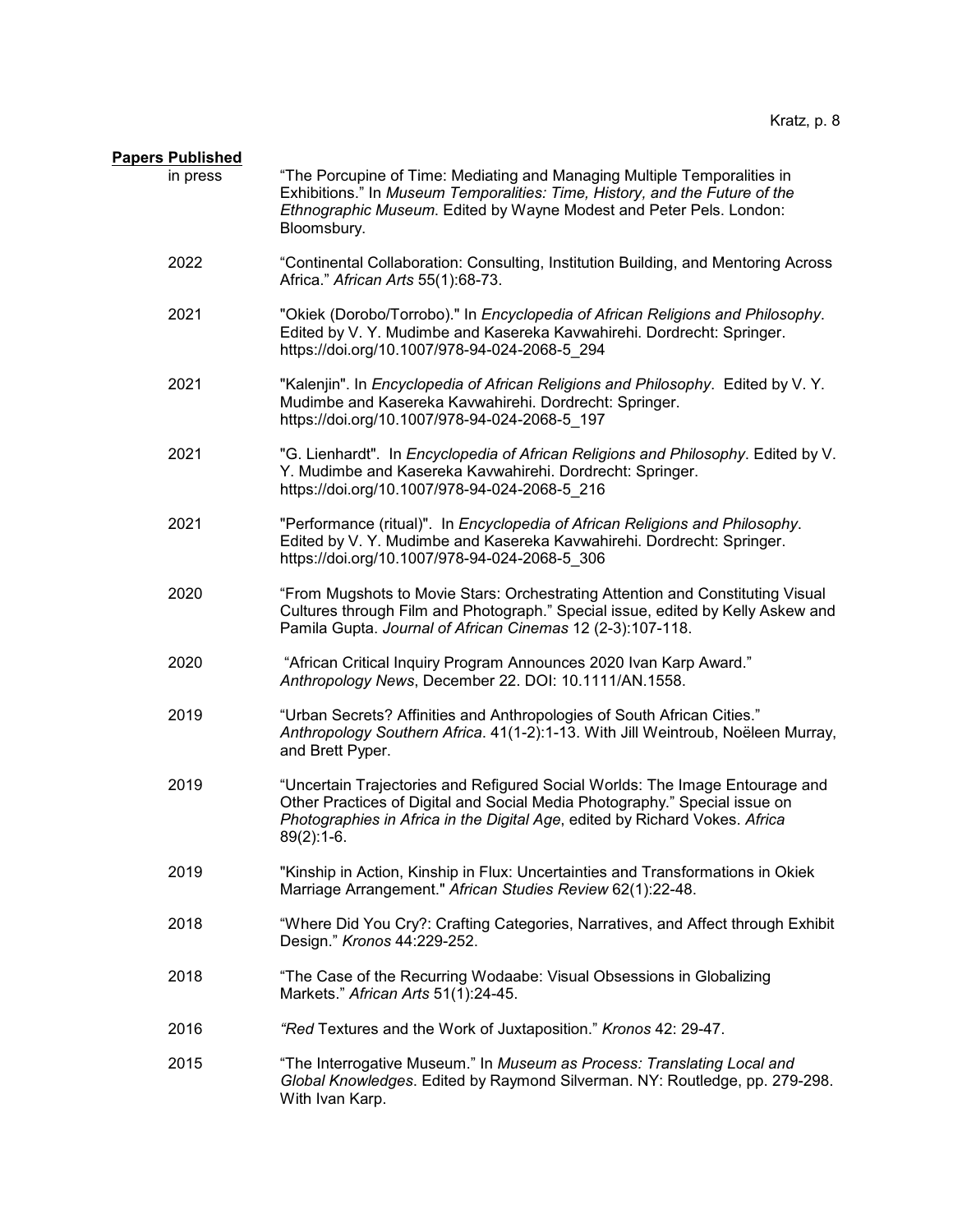| 2015 | "Adapting and Transforming Ethnographic Exhibits." Africa Beyond Africa: The<br>Future of Cultural, Social, and Scientific Research. Online publication at<br>http://leading-edge.iac.gatech.edu/aaproceedings/adapting-and-transforming-eth<br>nographic-exhibits/.                                                            |
|------|---------------------------------------------------------------------------------------------------------------------------------------------------------------------------------------------------------------------------------------------------------------------------------------------------------------------------------|
| 2014 | "Collecting, Exhibiting, and Interpreting: Museums as Midwives and Mediators of<br>Meaning." Special issue of papers from the symposium "Collecting Contemporary<br>Urban Materials for the Museum Visitor of the 22 <sup>nd</sup> Century." Museum<br>Anthropology 37(1):51-65. With Ivan Karp.                                |
| 2013 | "The Ethnographic in the Museum: Knowledge Production, Fragments, and<br>Relationships". In Beyond Modernity: Do Ethnography Museums Need<br>Ethnography? Edited by Vito Lattanzi, Elisabetta Frasca and Sandra Ferracuti.<br>Rome: Museo Nazionale Preistorico Etnografico "Luigi Pigorini", pp. 61-78.                        |
| 2012 | "Ceremonies, Sitting Rooms, and Albums: How Okiek Displayed Photographs in<br>the 1990s." In Photography in Africa: Ethnographic Perspectives. Edited by<br>Richard Vokes. Oxford: James Currey, pp. 241-265.                                                                                                                   |
| 2011 | "Rhetorics of Value: Constituting Worth and Meaning through Cultural Display."<br>Visual Anthropology Review. Vol. 27(1):21-48.                                                                                                                                                                                                 |
| 2010 | "In and Out of Focus." American Ethnologist. Vol 37(4):805-826.                                                                                                                                                                                                                                                                 |
| 2010 | "Dress and Fashion in Kenya." In the Encyclopedia of World Dress and Fashion,<br>edited by Joanne B. Eicher, Vol. 1, Africa, edited by Joanna B. Eicher and Doran<br>H. Ross. New York: Oxford University Press, pp. 443-453.                                                                                                   |
| 2009 | "Communicative Resonance across Settings: Marriage Arrangement, Initiation<br>and Political Meetings in Kenya." Wenner-Gren Foundation volume on Ritual<br>Communication. Edited by Ellen Basso and Gunter Senft. Oxford: Berg.                                                                                                 |
| 2008 | "Ideologies of Access and the Politics of Knowledge Production." Men and<br>Masculinities 11(2):193-200, (DOI: 10.1177/1097184X08315095). Special issue<br>on "Speaking of Women: Men Doing Anthropology of Women", edited by David<br>Berliner and Doug Falen.                                                                 |
| 2008 | "Circumcision, Pluralism, and Dilemmas of Cultural Relativism." In Applying<br>Anthropology: An Introductory Reader, ninth edition. Edited by A Podelefsky, P. J.<br>Brown and S. Lacey. New York: McGraw Hill Publishers, pp. 269-280. Reprint.                                                                                |
| 2008 | "Circumcision, Pluralism, and Dilemmas of Cultural Relativism." In Applying<br>Cultural Anthropology: An Introductory Reader, eighth edition. Edited by Aaron<br>Podelefsky, Peter J. Brown and Scott Lacey. New York: McGraw Hill Publishers,<br>pp. 269-280. Reprint.                                                         |
| 2008 | "Initiation: Overview." In New Encyclopedia of Africa, second edition. Edited by<br>John Middleton and Joseph Miller. Volume 3, pp. 25-28. Detroit: Charles<br>Scribner's Sons. Revised, updated version of 1997 essay.                                                                                                         |
| 2007 | "Seeking Asylum, Debating Values and Setting Precedents in the 1990s: the<br>Cases of Kassindja and Abankwah in the United States." In Transcultural Bodies:<br>Female Genital Cutting in Global Context. Eds. Y. Hernlund and B. Shell-Duncan.<br>New Brunswick: Rutgers University Press, pp.167-201. Revised update of 2002. |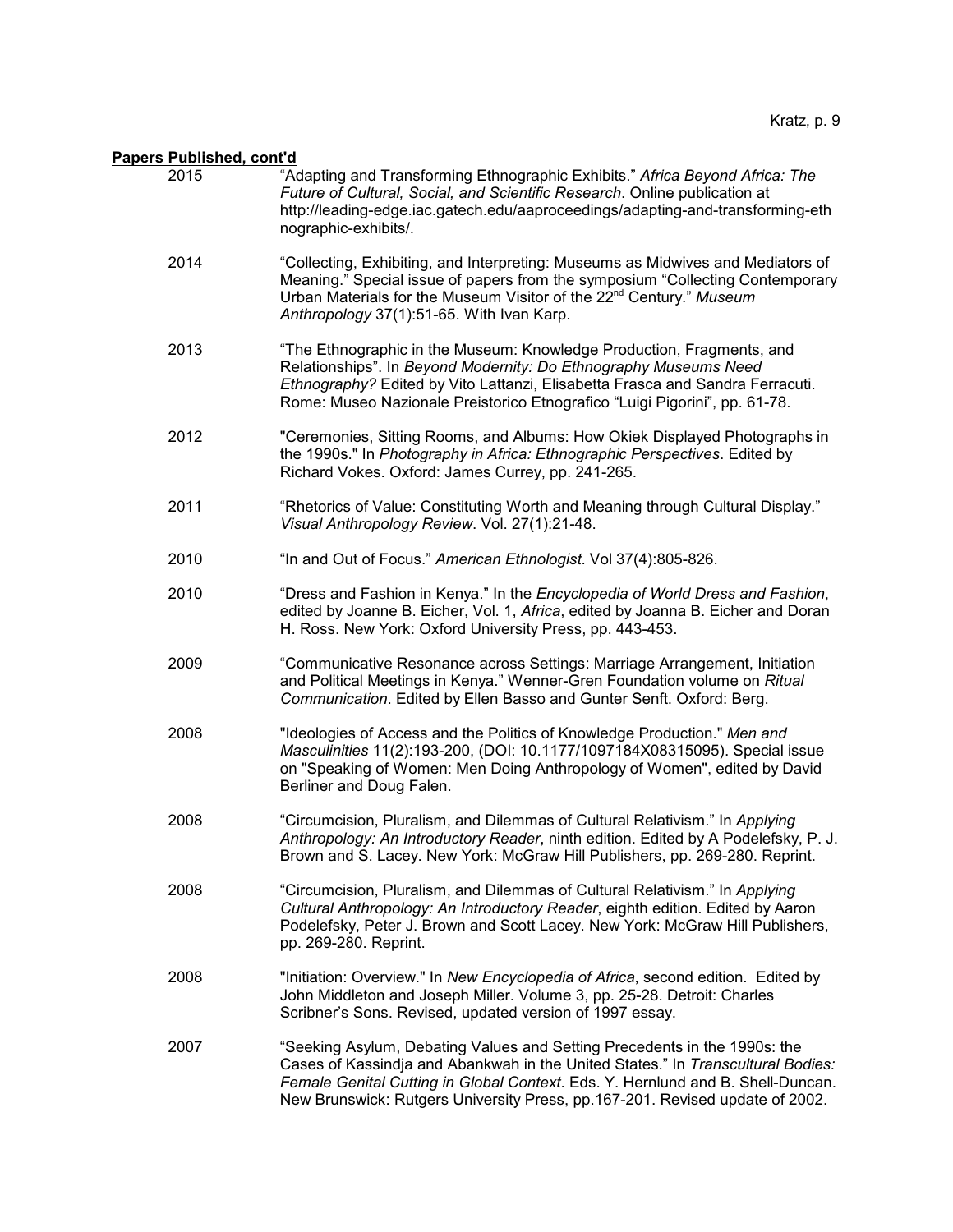| <u>cıs ruplislicu, culit u</u> |                                                                                                                                                                                                                                                                                                                                   |
|--------------------------------|-----------------------------------------------------------------------------------------------------------------------------------------------------------------------------------------------------------------------------------------------------------------------------------------------------------------------------------|
| 2006                           | "Museum Frictions: A Project History." In Museum Frictions: Public Cultures/<br>Global Transformations. Edited by Ivan Karp, Corinne Kratz, Lynn Szwaja, Tomás<br>Ybarra-Frausto et al. Durham NC: Duke University Press, pp. xiii-xx. With Ivan<br>Karp.                                                                         |
| 2006                           | "Museum Frictions: Introduction." In Museum Frictions: Public Cultures/Global<br>Transformations. Edited by Ivan Karp, Corinne Kratz, Lynn Szwaja, Tomás<br>Ybarra-Frausto et al. Durham NC: Duke University Press, pp.1-31. With I. Karp.                                                                                        |
| 2006                           | "Remapping the Museum." In Museum Frictions: Public Cultures/Global<br>Transformations. Edited by Ivan Karp, Corinne Kratz, Lynn Szwaja, Tomás<br>Ybarra-Frausto et al. Durham NC: Duke University Press, pp. 347-356. With<br>Ciraj Rassool.                                                                                     |
| 2004                           | "Female Circumcision in Africa". Africana: The Encyclopedia of the African and<br>African American Experience, Oxford University Press, eds. Kwame Anthony<br>Appiah and Henry Louis Gates, Jr. Second edition. (Revision of 1999 essay.)                                                                                         |
| 2004                           | "Ritual Performance." In African Folklore: An Encyclopedia. Edited by Philip Peek<br>and Kwesi Yankah. New York: Garland Press, pp. 397-400.                                                                                                                                                                                      |
| 2003                           | "Circumcision, Pluralism, and Dilemmas of Cultural Relativism." In Applying<br>Anthropology: An Introductory Reader, sixth edition. Edited by Aaron Podelefsky<br>and Peter J. Brown. New York: McGraw Hill Publishers, pp. 269-280.<br>Combination and revision of two 1999 papers. Reprinted in seventh and eighth<br>editions. |
| 2002                           | "Persistent Popular Images of Pastoralists." Visual Anthropology 15 (3-4):247-<br>265. With Robert J. Gordon.                                                                                                                                                                                                                     |
| 2002                           | "Circumcision Debates and Asylum Cases: Intersecting Arenas, Contested<br>Values, and Tangled Webs." In Engaging Cultural Differences: The Multicultural<br>Challenge in Liberal Democracies. Edited by Richard A. Shweder, Hazel R.<br>Markus and Martha Minow. NY: Russell Sage Foundation, pp. 309-343.                        |
| 2001                           | "Notes towards Further Engagement." Commentary on review article. Kronos<br>27:244-246.                                                                                                                                                                                                                                           |
| 2001                           | "Conversations and Lives." In African Words, African Voices: Critical Practices in<br>Oral History. Edited by Luise White, Stephan Miescher, and David William<br>Cohen. Bloomington: Indiana University Press, pp. 127-161.                                                                                                      |
| 2000                           | "Gender, Ethnicity, and Social Aesthetics in Maasai and Okiek Beadwork." In<br>Rethinking Pastoralism in Africa: Gender, Culture, and the Myth of the Patriarchal<br>Pastoralist. Edited by Dorothy Hodgson. Oxford: James Currey Publisher, pp. 43-<br>71. Revised, expanded version of 1993 paper. With Donna Pido.             |
| 2000                           | "Reflections on the Fate of Tippoo's Tiger: Defining Cultures in Public Display." In<br>Cultural Encounters: Communicating Otherness. Edited by E. Hallam and B.<br>Street. London: Routledge, pp. 194-228. With Ivan Karp.                                                                                                       |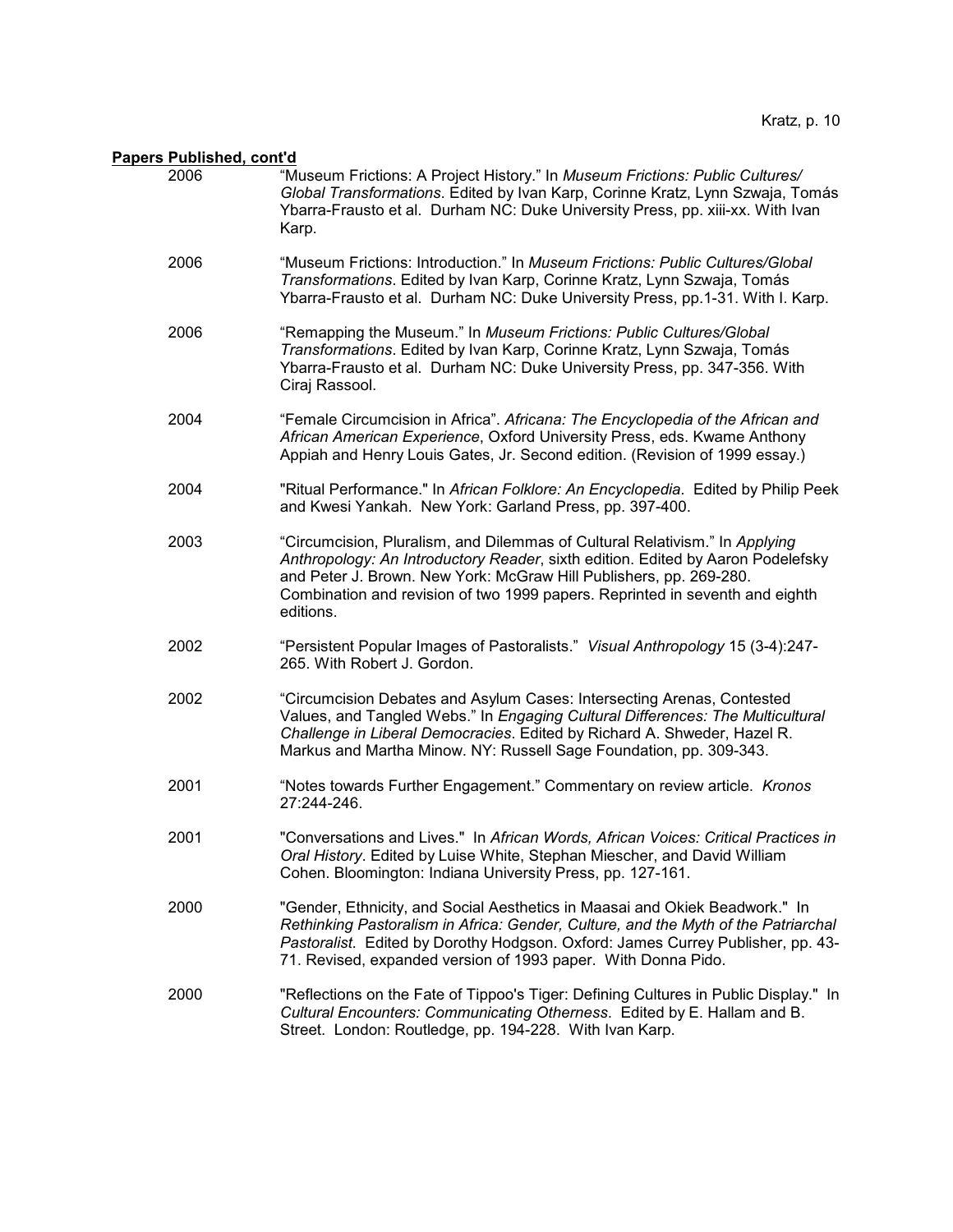| 2000 | "Forging Unions and Negotiating Ambivalence: Personhood and Complex Agency<br>in Okiek Marriage Arrangement." In African Philosophy and Cultural Inquiry.<br>Edited by Dismas Masolo and Ivan Karp. International African Institute<br>Monograph. Bloomington: Indiana University Press, pp. 136-171. |
|------|-------------------------------------------------------------------------------------------------------------------------------------------------------------------------------------------------------------------------------------------------------------------------------------------------------|
| 1999 | "Female Circumcision in Africa." In Africana: Encyclopedia of the African and<br>African American Experience. Edited by Kwame Anthony Appiah and Henry Louis<br>Gates, Jr. N.Y.: Perseus Publishing. Co-published CD-Rom version by Microsoft.                                                        |
| 1999 | "Female Circumcision in Africa." In Encarta Africana. Edited by Kwame Anthony<br>Appiah and Henry Louis Gates, Jr. Redmond WA: Microsoft. Co-published with<br>book version by Perseus Publishing.                                                                                                    |
| 1999 | "Okiek of Kenya." In Foraging Peoples: An Encyclopedia of Contemporary<br>Hunter-Gatherers. Edited by Richard Lee and Richard Daly. Cambridge:<br>Cambridge University Press, pp. 220-224.                                                                                                            |
| 1999 | "Contexts, Controversies, Dilemmas: Teaching Circumcision." In Great Ideas for<br>Teaching about Africa. Edited by Misty Bastian and Jane Parpart. Boulder:<br>Lynne Rienner, pp. 103-118. Choice Outstanding Title in Education, 1999.                                                               |
| 1997 | "Initiation and Transition Rites: Overview." In Encyclopedia of Africa South of the<br>Sahara. Edited by John Middleton. New York: Charles Scribner's Sons.                                                                                                                                           |
| 1996 | "Okiek Portraits: Representation, Mediation, and Interpretation in a Photographic<br>Exhibition." Cahiers d'Études Africaines 141-42, XXXVI (1-2):51-79.                                                                                                                                              |
| 1996 | "The Troublesome Turle Collection." African Arts 29(1):17, 87-89.                                                                                                                                                                                                                                     |
| 1995 | "Okiek." In Encyclopedia of World Cultures, Volume IX, Africa and the Middle<br>East. Edited by John Middleton and Amal Rassam. Boston: G.K. Hall/Macmillan.                                                                                                                                          |
| 1995 | "Rethinking Recyclia." African Arts 28(3):1-12.                                                                                                                                                                                                                                                       |
| 1994 | "On Telling/Selling a Book by its Cover". Cultural Anthropology 9(2):1-22.                                                                                                                                                                                                                            |
| 1993 | "Wonder and Worth: Disney Museums in World Showcase". Museum<br>Anthropology 17(3):32-42. With Ivan Karp.                                                                                                                                                                                             |
| 1993 | "We've Always Done It Like This Except for a Few Details: "Tradition" and<br>"Innovation" in Okiek Ceremonies." Comparative Studies in Society and History<br>35(1):30-65.                                                                                                                            |
| 1993 | "Aesthetics, Expertise, and Ethnicity: Okiek and Maasai Perspectives on Personal<br>Ornament". In Being Maasai: Ethnicity and Identity in East Africa, edited by<br>Thomas Spear and Richard Waller. London: James Currey Publishers, pp. 195-<br>221. With Donna Klumpp.                             |
| 1992 | "Commentary". In Burying S.M.: The Politics of Knowledge and the Sociology of<br>Power. By David William Cohen and E.S. Atieno Odhiambo. London:<br>Heinemann, pp. 100-103.                                                                                                                           |
| 1992 | "Okiek of the Mau: Shared Memories in Changing Lives." Invited photoessay.<br>Kenya Past and Present Vol. 24:19-23.                                                                                                                                                                                   |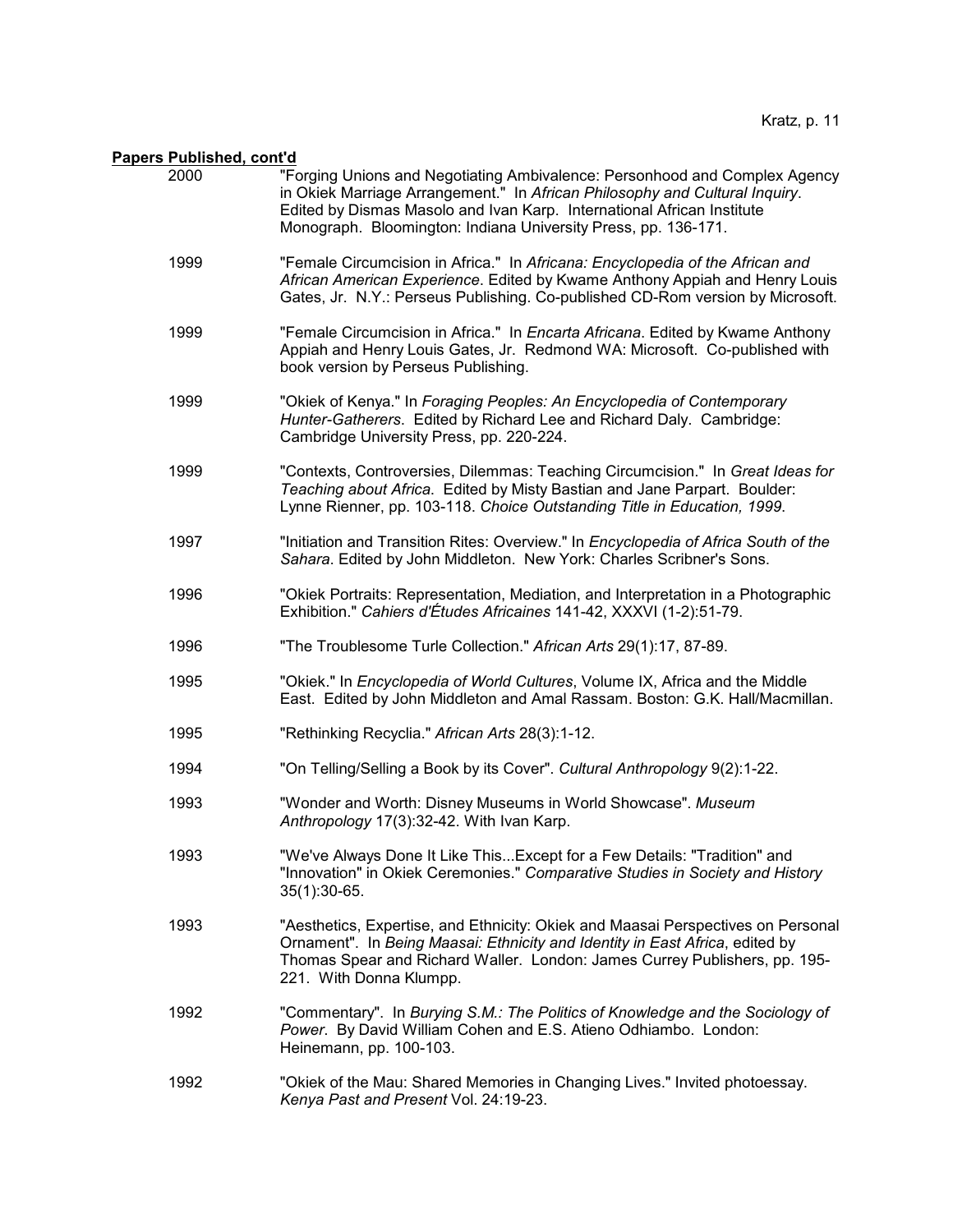| 1991 | "Amusement and Absolution: Transforming Narratives during Confession of<br>Social Debts." American Anthropologist 93(4):826-851.                                                                                                                                                                                                                                                                                                                  |
|------|---------------------------------------------------------------------------------------------------------------------------------------------------------------------------------------------------------------------------------------------------------------------------------------------------------------------------------------------------------------------------------------------------------------------------------------------------|
| 1990 | "Persuasive Suggestions and Reassuring Promises: Emergent Parallelism and<br>Dialogic Encouragement in Song." Journal of American Folklore 103:42-66.                                                                                                                                                                                                                                                                                             |
| 1990 | "Sexual Solidarity and the Secrets of Sight and Sound: Shifting Gender Relations<br>and their Ceremonial Constitution." American Ethnologist 17(3):31-51.                                                                                                                                                                                                                                                                                         |
| 1989 | "Genres of Power: A Comparative Analysis of Okiek Blessings, Curses and<br>Oaths." Man (N.S.) 24:299-317.                                                                                                                                                                                                                                                                                                                                         |
| 1989 | "Okiek Potters and their Wares." In Kenyan Pots and Potters. Edited by J.<br>Barbour and S. Wandibba. Nairobi: Oxford University Press.                                                                                                                                                                                                                                                                                                           |
| 1988 | "The Unending Ceremony and a Warm House: Representation of a Patriarchal<br>Ideal and the Silent Complementarity in Okiek Blessings." In Property, Power<br>and Ideology in Hunting and Gathering Societies. Edited by J. Woodburn, T.<br>Ingold and D. Riches. Oxford: Berg Publishers, pp. 215-248.                                                                                                                                             |
| 1988 | "Okiek Ornaments of Transition and Transformation." Kenya Past and Present<br>Vol. 20: 21-26.                                                                                                                                                                                                                                                                                                                                                     |
| 1987 | "Chords of Tradition, Lens of Analogy: Iconic Signs in Okiek Ceremonies."<br>Journal of Ritual Studies 1(2):75-97.                                                                                                                                                                                                                                                                                                                                |
| 1987 | Contributions on Okiek to most chapters of Narok District Report. District Socio-<br>cultural Profiles Project. Nairobi: The Ministry of Finance and Planning and The<br>Institute of African Studies.                                                                                                                                                                                                                                            |
| 1986 | "Ethnic Interaction, Economic Diversification and Language Use: A Report on<br>Research with Kaplelach and Kipchornwonek Okiek." Sprache und Geschichte in<br>Afrika 7.2:189-226.                                                                                                                                                                                                                                                                 |
| 1981 | "Are the Okiek really Masai? or Kipsigis? or Kikuyu?" Cahiers d'Études Africaines<br>Vol. 79 XX:3, pp. 355-68.                                                                                                                                                                                                                                                                                                                                    |
| 1980 | "Comprehensive Discussion Guide for the Ethnographic Study of Traditional<br>Puppetry." Austin, TX: Center for Intercultural Studies in Folklore and<br>Ethnomusicology. With Joan Gross. (Re-issued 2005 in electronic form as a<br>basis for research in Vietnam on the social history and performance contexts of<br>court music at the ancient royal capital of Hue, a UNESCO Masterpiece of the<br>Oral and Intangible Heritage of Mankind.) |
| 1980 | "Conference on World Traditions of Puppetry and Performing Objects." Austin,<br>Texas: Center for Intercultural Studies in Folklore and Ethnomusicology.<br>Program book editor, with Joan Gross, Paula Johnson, and Frank Proschan.                                                                                                                                                                                                              |
| 1979 | "Kenya Report: Parts I & II", Mothers' Manual Vol. 15 No. 4 & 5, July-August and<br>September-October. (Two part article on Okiek birthing, parenting & health care.)                                                                                                                                                                                                                                                                             |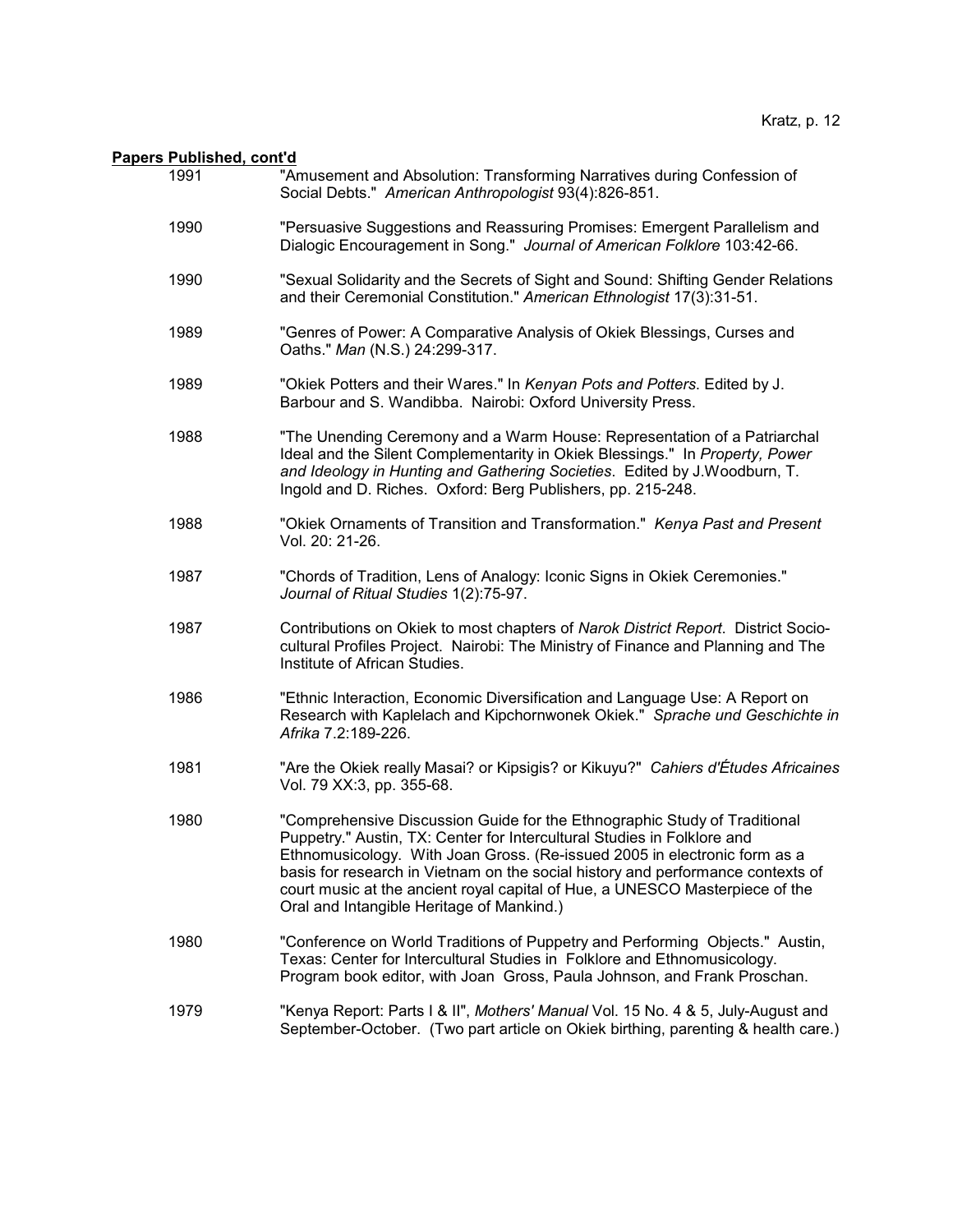### **Reviews**

| 2017 | "Authentically African: Arts and the Transnational Politics of Congolese Culture"<br>(by Sarah Van Beurden). Museum Anthropology 40(2):171-172.                                                |
|------|------------------------------------------------------------------------------------------------------------------------------------------------------------------------------------------------|
| 2015 | "Uncertain Images: Museums and the Work of Photographs" (edited by Elizabeth<br>Edwards and Sigrid Lien). Museum Anthropology Review 10(1):49-50.                                              |
| 2014 | "A Place That Matters Yet: John Gubbins's MuseumAfrica in the Postcolonial<br>World" (by Sara Byala). International Journal of African Historical Studies<br>47(2):342-344.                    |
| 2012 | "Popular Snapshots and Tracks to the Past: Cape Town, Nairobi, Lubumbashi"<br>(edited by Danielle de Lame and Ciraj Rassool). Canadian Journal of African<br>Studies 46(3):473-475.            |
| 2008 | "Eye Contact: Photographing Indigenous Australians" (by Jane Lydon). American<br>Ethnologist 35(3):3042-3046.                                                                                  |
| 2004 | "Photography's Other Histories" (edited by Christopher Pinney and Nicolas<br>Peterson). International Journal of African Historical Studies 36(3):682-687.                                     |
| 2001 | "Rituals of Fertility and the Sacrifice of Desire: Nazarite Women's Performance in<br>South Africa" (by Carol Ann Muller). Canadian Journal of African Studies<br>35(2):412-414.               |
| 1999 | "Performances" (by Greg Dening). American Ethnologist 26(3):763-764.                                                                                                                           |
| 1999 | "Nightsong: Performance, Power, and Practice in South Africa" (by Veit Erlmann).<br>African Arts 32(4):90-91.                                                                                  |
| 1998 | "Clothing and Difference: Embodied Identities in Colonial and Post-Colonial<br>Africa" (edited by Hildi Hendrickson). Anthropological Quarterly 71(1):42-44.                                   |
| 1997 | "Purity and Exile: Violence, Memory, and National Cosmology among Hutu<br>Refugees in Tanzania" (by Liisa H. Malkki). Anthropological Quarterly 70(2): 102-<br>103.                            |
| 1995 | "Marriage, Perversion, and Power: The Construction of Moral Discourse in<br>Southern Rhodesia 1894-1930" (by Diana Jeeter). American Ethnologist<br>22(4):1088-1089.                           |
| 1994 | "I Could Speak Until Tomorrow: Oriki, Women, and the Past in a Yoruba Town"<br>(by Karin Barber). Ethnohistory 41(1):205-207.                                                                  |
| 1993 | "Emerging from the Chrysalis" (by Bruce Lincoln). Journal of Ritual Studies<br>7(2):127-129.                                                                                                   |
| 1993 | "Transformations of African Marriage" (edited by David Parkin and David<br>Nyamwaya). American Ethnologist 20(2):423-424.                                                                      |
| 1992 | "Museums and Collecting, Colonial and Post-colonial," report on colloquium at<br>Shelby Cullom Davis Center for Historical Studies, Princeton University. Museum<br>Anthropology 16(3):99-101. |
| 1991 | "Paramount Chiefs of Sierra Leone: Photographic Portraits by Vera Viditz-Ward".<br>Exhibition at National Museum of African Art. African Arts 24(4):86-88.                                     |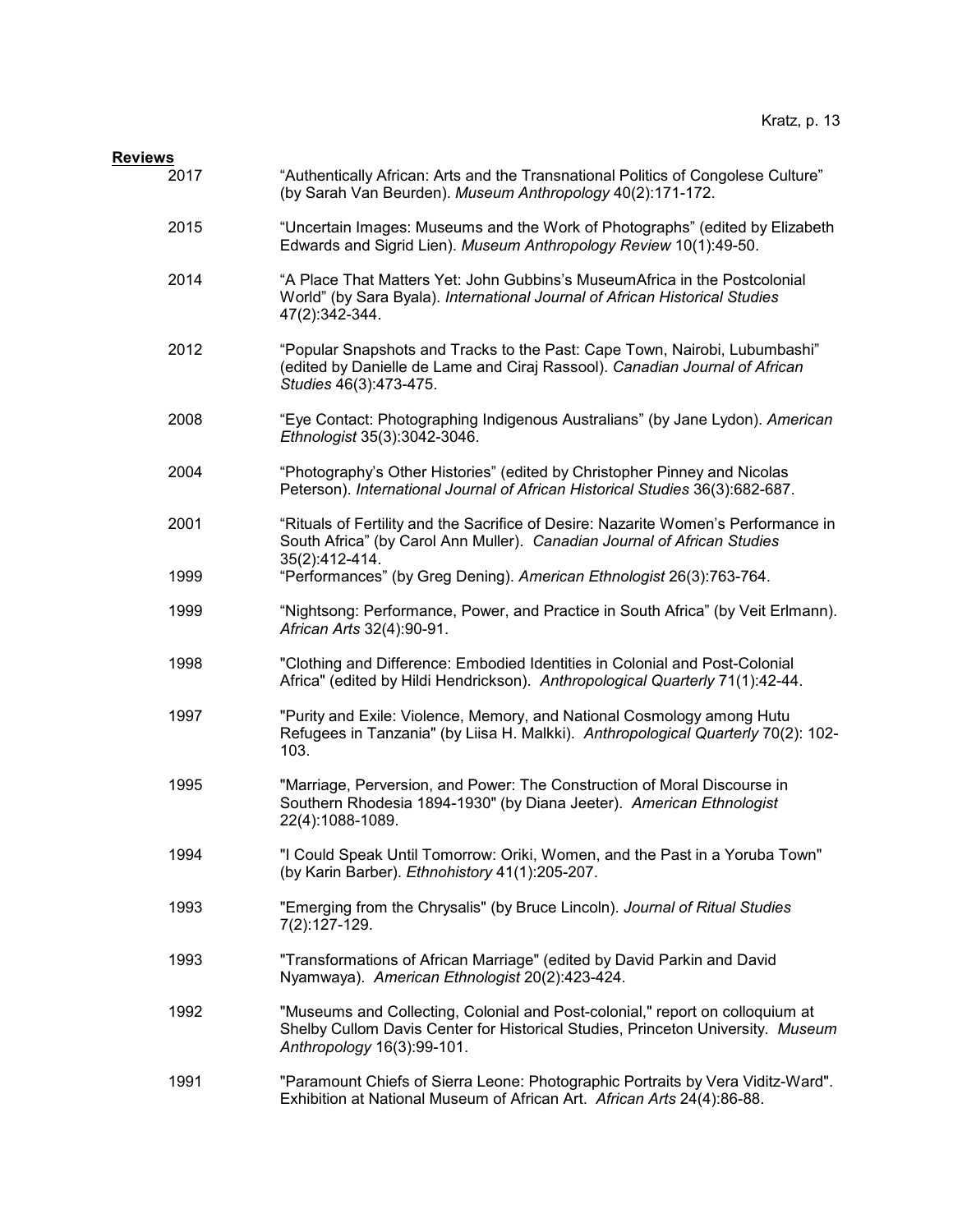| Reviews, cont'd |                                                                                                                                          |
|-----------------|------------------------------------------------------------------------------------------------------------------------------------------|
| 1985            | "The Oral Artist" (by W. M. Kabira). Research in African Literature. Vol. 16 No. 3.                                                      |
| 1983            | "Sociopolitical Aspects of the Palaver in some African Countries" (UNESCO<br>collection). Research in African Literature. Vol. 14 No. 3. |

### **Exhibitions**

**"Wrapped in Pride: Ghanaian Kente and African American Identity.**" Atlanta curator for traveling exhibition and originating curator for new additional section on *Kente in Atlanta*, Michael C. Carlos Museum, Emory University. 23 February - 16 June 2002

### **"Okiek Portraits."** Photographic exhibition. Exhibited at:

| * National Museum, Nairobi, Kenya                                  | 15 August - 7 October 1989  |
|--------------------------------------------------------------------|-----------------------------|
| * University of Texas at Austin                                    | November 1989               |
| * Sixth International Conference on Hunting & Gathering Societies, |                             |
| Fine Arts Gallery, University of Alaska, Fairbanks                 | 25 May - 1 June 1990        |
| * National Museum of Natural History,                              |                             |
| Smithsonian Institution, Washington D.C.                           | 15 June - 12 November 1990  |
| * University Museum of Anthropology,                               |                             |
| University of Pennsylvania, Philadelphia, PA                       | 1 February - 30 March 1991  |
| * Michigan State University Museum, East Lansing, MI               | 7 February - 3 May 1993     |
| * Michael C. Carlos Museum, Emory University,                      | 20 Sept. 1997 - 5 Jan. 1998 |
| Atlanta, GA                                                        |                             |

**"Mabwaita."** Two screen slide presentation with music. Shown in MONUMENTS, second annual exhibition of visual sociology at SUNY, Fredonia, N.Y., May 1976, and at Catholic University, Washington, D.C., September 1976.

### **Conference Papers Presented** (*excluding participation as discussant)*

| 2021 | choc's apers i resented (explaining participation as disodesdrift)<br>From Performance to Exhibit Design: Understanding the Interplay of Sensory<br>Media, presented at roundtable on Arts and the Senses in Africa and its<br>Diasporas, 18 <sup>th</sup> Triennial Symposium on African Art, Chicago IL, 19 June. |
|------|---------------------------------------------------------------------------------------------------------------------------------------------------------------------------------------------------------------------------------------------------------------------------------------------------------------------|
| 2018 | Morphy + Morphy = Imagination <sup>2</sup> , presented at session Fostering the<br>Anthropological Imagination: The Work of Frances and Howard Morphy.,<br>American Anthroplogical Association meetings, San Jose CA, 17 November.                                                                                  |
| 2018 | Where Did You Cry? Crafting Categories, Narratives, and Affect through Exhibit<br>Design, presented at Missing and Missed: The Subject, Politics and<br>Memorialisation, African Critical Inquiry Programme workshop, Cape Town,<br>South Africa, 27 Feb. - 2 March.                                                |
| 2017 | Redesigning Popular Histories Through Exhibits. Presented at the Wits City<br>Institute Seminar Series, University of the Witwatersrand (24 March) and in the<br>lecture series Race, Representation and Museums at the Peabody Museum at<br>Harvard University (24 April).                                         |
| 2015 | Anthropology's Problem: Art, History, African Art, presented at Executive Session<br>on Entangled Difference: Art, Anthropology and Museums, American<br>Anthropological Association meetings, Denver CO, 21 November.                                                                                              |
| 2015 | Affect, Adequacy and Moral-Historical Valence, presented at Anthropological<br>Epistemology and Cross-Cultural Meta-Categories. Wenner-Gren Foundation and<br>Center for Advanced Study in the Behavioral Sciences at Stanford University,<br>Palo Alto CA, 13-14 November.                                         |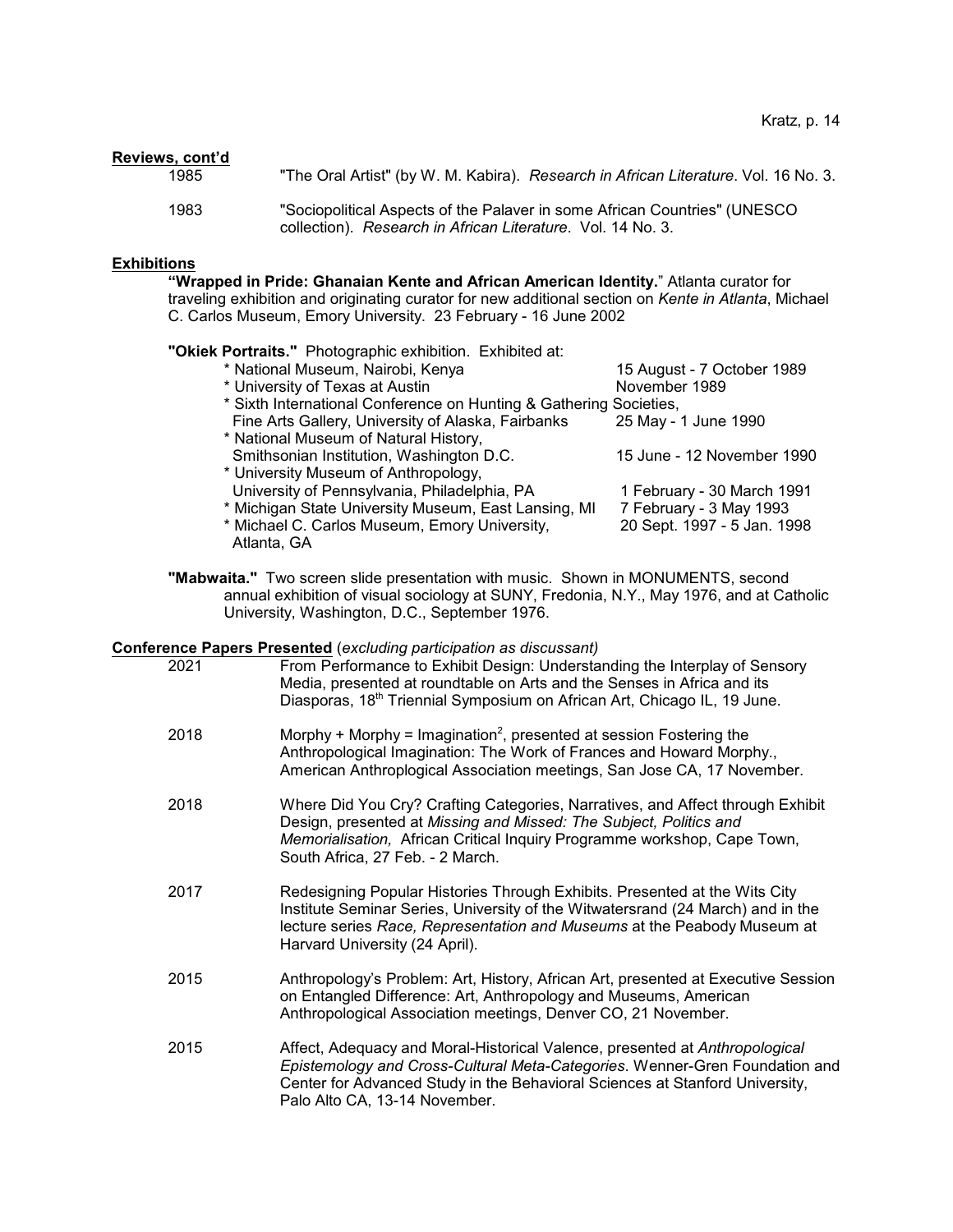| <u>ers Presented, cont'd.</u> |                                                                                                                                                                                                                                                                                                                                                                        |
|-------------------------------|------------------------------------------------------------------------------------------------------------------------------------------------------------------------------------------------------------------------------------------------------------------------------------------------------------------------------------------------------------------------|
| 2015                          | RED Textures and the Work of Juxtaposition, presented at Red Assembly - Time<br>and Work, African Critical Inquiry Programme workshop, East London, South<br>Africa, 27-29 August.                                                                                                                                                                                     |
| 2014                          | African Museums and Ethnographic Exhibits, presented at session on Museums,<br>Power and Globalization: Shifting Institutional Identities in the Age of Plurality,<br>American Anthropological Association meetings, Washington DC, 4 December.                                                                                                                        |
| 2014                          | Museums and the Marketplace. Roundtable discussion, annual meetings of the<br>American Folklore Society, Santa Fe, 7 November.                                                                                                                                                                                                                                         |
| 2014                          | African Museums and Ethnographic Exhibits. Keynote address for conference on<br>The Museum in the 21 <sup>st</sup> Century. Africa Beyond Africa. Royal Museum of Central<br>Africa, Tervuren and Georgia Institute of Technology. Atlanta GA, 16-17 May.                                                                                                              |
| 2014                          | "Of Meals, Meetings, Memories and Making a Mark" and "Towards an African<br>Critical Inquiry", two presentations at The Arts of Intervention, inaugural workshop<br>of the African Critical Inquiry Programme, Oudtshoorn, South Africa, 3-6 April.                                                                                                                    |
| 2013                          | What Makes Exhibitions Ethnographic?, presented at The Future of the<br>Ethnographic Museum, a conference for the European project on "Ethnography"<br>Museums and World Cultures", Oxford, 19-21 July. Podcast available at<br>http://www.prm.ox.ac.uk/PRMconference lectures.html.                                                                                   |
| 2012                          | The Curatorial Life, presented at session on Crossing Borders: The On-going<br>Work and Legacy of Johnnetta Betsch Cole, American Anthropological<br>Association meetings, San Francisco, 15 November.                                                                                                                                                                 |
| 2012-13                       | The Case of the Recurring Wodaabe: Visual Obsessions in Globalizing Markets.<br>Dean's Distinguished Lecture, University of the Western Cape, Cape Town, 10<br>October. Also presented as a public lecture for the School of Advanced<br>Research, Santa Fe NM on 18 April 2013. Podcast available at<br>http://sarweb.org/index.php?membership_lecture_corinne_kratz. |
| 2012                          | Boundaries, Margins, and Blurred Genres, presented at session on The New<br>Museum at the conference Norms in the Margins and Margins of the Norm,<br>Terfuren and Brussels, Belgium 25-27 October.                                                                                                                                                                    |
| 2012                          | The Ethnographic in the Museum: Knowledge Production, Fragments, and<br>Relationships, presented at Beyond Modernity: Do Ethnography Museums Need<br>Ethnography?, a conference for the European project on "Ethnography Museums"<br>and World Cultures", Rome, 18-20 April.                                                                                           |
| 2011                          | Recurring Wodaabe: Proliferating Images of Nomads, Gender and Performance.<br>Keynote address, 15 <sup>th</sup> Triennial Symposium on African Art, Los Angeles CA. 22-<br>27 March.                                                                                                                                                                                   |
| 2009                          | "In and Out of Focus", presented at conference on Knowledge Production in<br>Africa, University of Michigan. December.                                                                                                                                                                                                                                                 |
| 2009                          | "In and Out of Focus", presented at the annual meetings of the American<br>Anthropological Association, Philadelphia PA, December.                                                                                                                                                                                                                                     |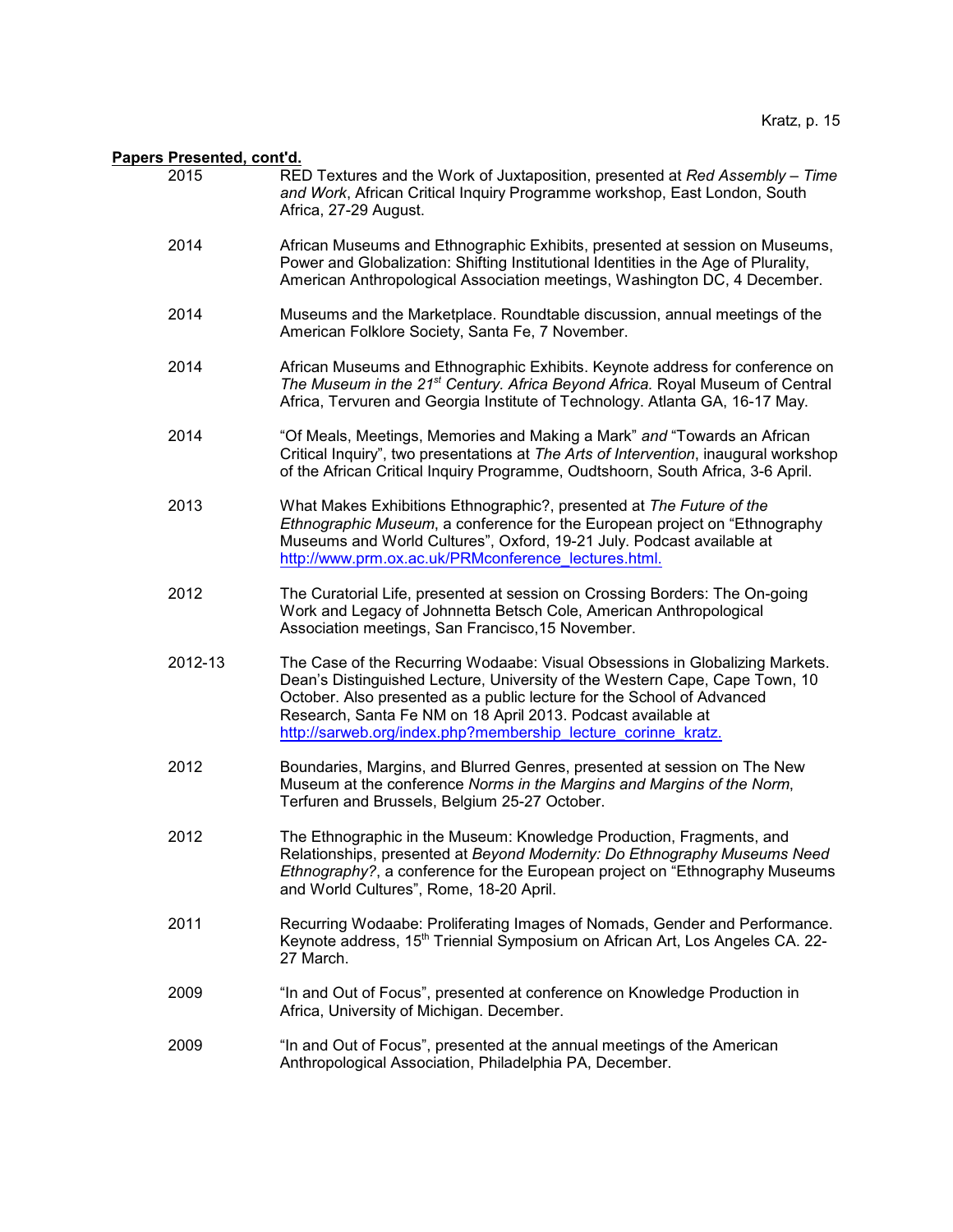| 2009 | "In and Out of Focus", presented at the annual meetings of the American<br>Ethnological Society, Vancouver BC, Canada, 13-16 May.                                                                                                                                                                                                                                                          |
|------|--------------------------------------------------------------------------------------------------------------------------------------------------------------------------------------------------------------------------------------------------------------------------------------------------------------------------------------------------------------------------------------------|
| 2009 | "Rhetorics of Value: Constituting Worth and Meaning through Cultural Display,"<br>presented in the Rutgers Center for Historical Analysis seminar series on<br>Vernacular Epistemologies, April 21. Revised version presented at the Annual<br>Heritage Disciplines symposium, University of the Western Cape, Cape Town,<br>South Africa, 8 October.                                      |
| 2008 | "In and Out of Focus", presented at workshop on How Does Anthropology<br>Know?: Ethnographic Fieldwork and the Production of Knowledge, Université de<br>Montréal, 25-27 September.                                                                                                                                                                                                        |
| 2007 | "The Good, The Bad and the Ad Hoc: The Atlanta/South Africa Institutions of<br>Public Culture Programme", presented at the Institute for Developing Nations<br>conference on Research Partnerships and Collaborations for Development:<br>Strengthening Structures of Reciprocity and Responsibility, Institute for<br>Developing Nations, Cape Town, 8-10 October 2007. With Leslie Witz. |
| 2007 | "Uncertainties and Transformations in Okiek Marriage Arrangement in Kenya",<br>presented at conference on Place Versus Path: Reconfiguring Nomads to fit the<br>State, University of Bergen, Norway, 7-10 June 2007.                                                                                                                                                                       |
| 2007 | "Communicative Resonance across Settings: Marriage Arrangement, Initiation<br>and Political Meetings in Kenya", presented at Wenner-Gren Foundation<br>conference on Ritual Communication, Sintra, Portugal, 16-23 March.                                                                                                                                                                  |
| 2006 | "Museum Frictions: Global Transformations and Intangible Heritage", presented<br>at AFRICOM conference, Cape Town, South Africa, 3-6 October.                                                                                                                                                                                                                                              |
| 2005 | "Museum Frictions", presented in session on Governmentality and its<br>Discontents: Folklore, Neoliberal Rationalities and Self-Regulation at the Annual<br>Meetings of the American Folklore Society, Atlanta GA.                                                                                                                                                                         |
| 2005 | "Looking for the Hairless Cow: Arranging Okiek Marriage," presented in the<br>School of American Research Colloquium Series, Santa Fe NM.                                                                                                                                                                                                                                                  |
| 2005 | "Kinship in Action: Managing Uncertainty in Okiek Marriage Arrangement,"<br>presented at Imagining Kinship conference, University of Michigan, Ann Arbor MI,<br>19-20 March.                                                                                                                                                                                                               |
| 2004 | "Rhetorics of Value: Constituting Worth and Meaning through Exhibitions,"<br>presented in the School of American Research Colloquium Series, Santa Fe NM.                                                                                                                                                                                                                                  |
| 2004 | "Images and Imagination in Public Culture." Roundtable discussion panelist on<br>South African photographers at conference on Identity Documents: Images and<br>Imagination in Public Culture, Cape Town, South Africa, 13 March.                                                                                                                                                          |
| 2003 | "Exhibition Travel and Traveling Exhibitions: Contexts and Grounds for Fusions<br>Exchange Hybridity Translation Engagement." Keynote address at Fusions<br>Across the Arts, inaugural symposium for opening the National Museum of<br>Australia. Australian National University, Canberra.                                                                                                |
| 2002 | "Rhetorics of Value: Constituting Worth and Meaning through Cultural Display."<br>Annual Meetings of the American Anthropological Association, New Orleans LA.                                                                                                                                                                                                                             |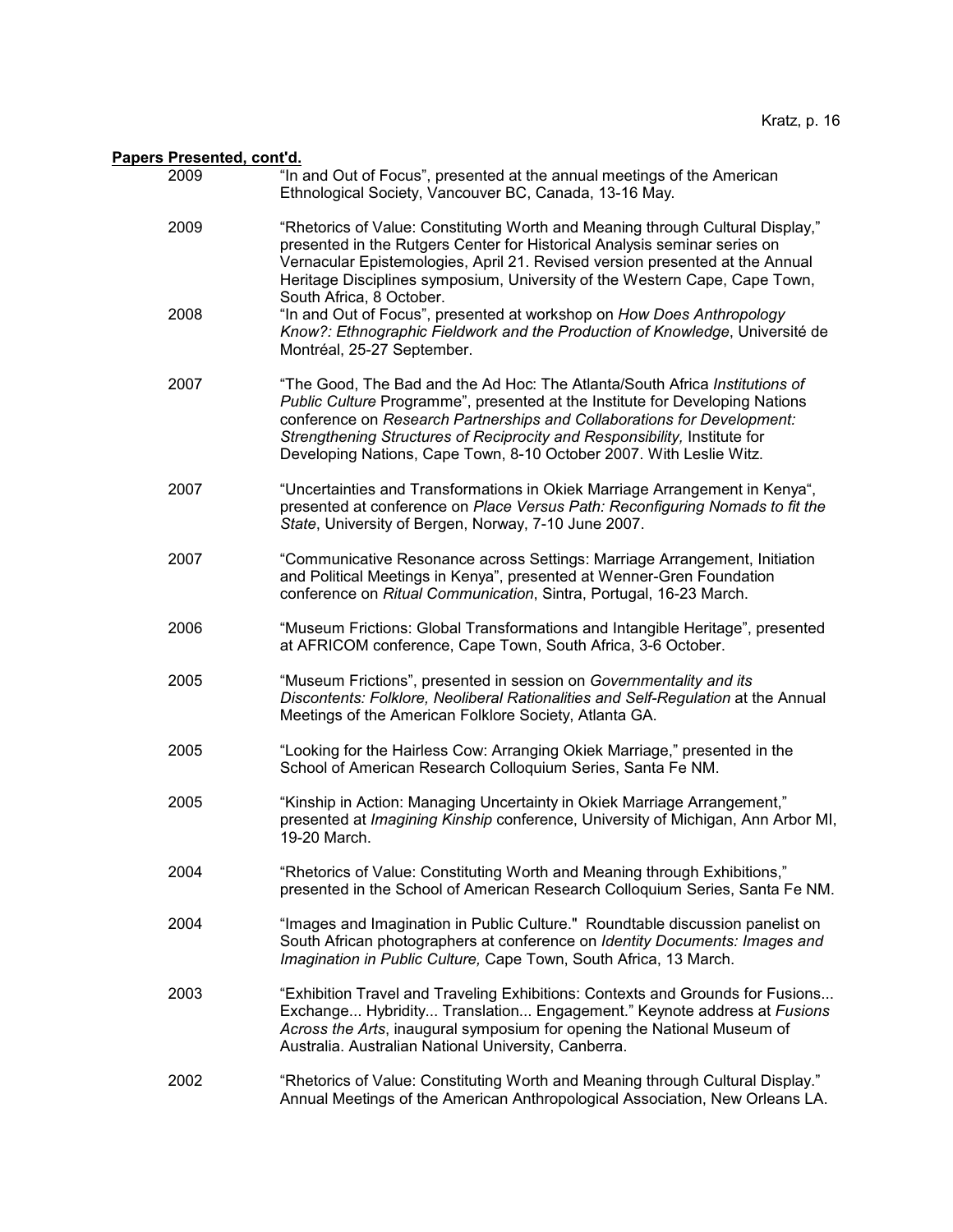| 2002 | "Ritual Analysis and Archaeological Interpretation," presented at the Annual<br>Meeting of the Society for American Archaeology, Sponsored Symposium on<br>"Current Theoretical Perspectives and Directions in Sociocultural Anthropology:<br>Implications for Archaeology", Denver CO.                       |
|------|---------------------------------------------------------------------------------------------------------------------------------------------------------------------------------------------------------------------------------------------------------------------------------------------------------------|
| 1998 | "Contexts, Controversies, Dilemmas: Teaching Circumcision," presented at the<br>Annual Meetings of the African Studies Association, Chicago, IL.                                                                                                                                                              |
| 1997 | "Conversations and Lives," presented at Words and Voices: Critical Practices of<br>Orality in Africa and in African Studies, Rockefeller Conference and Study Center,<br>Bellagio, Italy.                                                                                                                     |
| 1997 | "Reflections on the Fate of Tippoo's Tiger: Defining Cultures in Public Display,"<br>presented to the Israel Anthropological Association and the Harry S. Truman<br>Institute for the Advancement of Peace, Hebrew University of Jerusalem.                                                                   |
| 1995 | "Personhood and Complex Agency in Okiek Marriage Arrangement," presented<br>at Annual Meetings, American Anthropological Association, Washington, D.C.                                                                                                                                                        |
| 1994 | "Imagining the Rural Mother: Communication and Educational Images in Primary<br>Health Care," presented at SSRC Workshop on Languages of Development,<br>Berkeley CA.                                                                                                                                         |
| 1993 | "Forging Unions and Negotiating Ambivalence: Towards a Verbal Economy of<br>Okiek Marriage Arrangements," presented at International African Institute<br>conference on African Philosophy and Critical Inquiry, Nairobi; also presented in<br>1994 at African Centre for Technology Studies, Nairobi.        |
| 1992 | "Islands of 'Authenticity': Museums in Disney's World," presented at the Annual<br>Meetings of the American Anthropological Association, San Francisco CA.                                                                                                                                                    |
| 1992 | "Ethics and Images: Boundaries and Dilemmas in Producing, Reproducing, and<br>Displaying Photographs," invited presentation at Ninth Triennial Symposium on<br>African Art, Iowa City, Iowa. Roundtable on Ethics and Visual Images.                                                                          |
| 1992 | "Okiek Portraits: Representation, Mediation, and Interpretation," presented at<br>Visual Anthropology conference, San Francisco CA.                                                                                                                                                                           |
| 1991 | "Exhibiting Cultures: Towards a Critical Examination of Ethnographic Display,"<br>public lecture in series on How Museums Came to Display the History of Art<br>sponsored by Getty Center for the History of Art and the Humanities, Santa<br>Monica, California. With Ivan Karp.                             |
| 1990 | "Follow the Family, Follow the Husband: Gender, Agency, Ideology, and Politics<br>in Okiek Marriage," presented at the Sixth International Conference on Hunting<br>and Gathering Societies, Fairbanks. Revised version presented at Annual<br>Meetings of the American Anthropological Society, New Orleans. |
| 1990 | "Aesthetics, Expertise, and Ethnicity: Okiek and Maasai Perspectives on Personal<br>Ornament," presented at the Annual Meetings of the African Studies Association,<br>Baltimore. With Donna Klumpp.                                                                                                          |
| 1989 | "Amusement and Absolution: Narrative Transformation During Confession of<br>Social Debts," presented at the Annual Meetings of the American Anthropological<br>Association, Washington D.C.                                                                                                                   |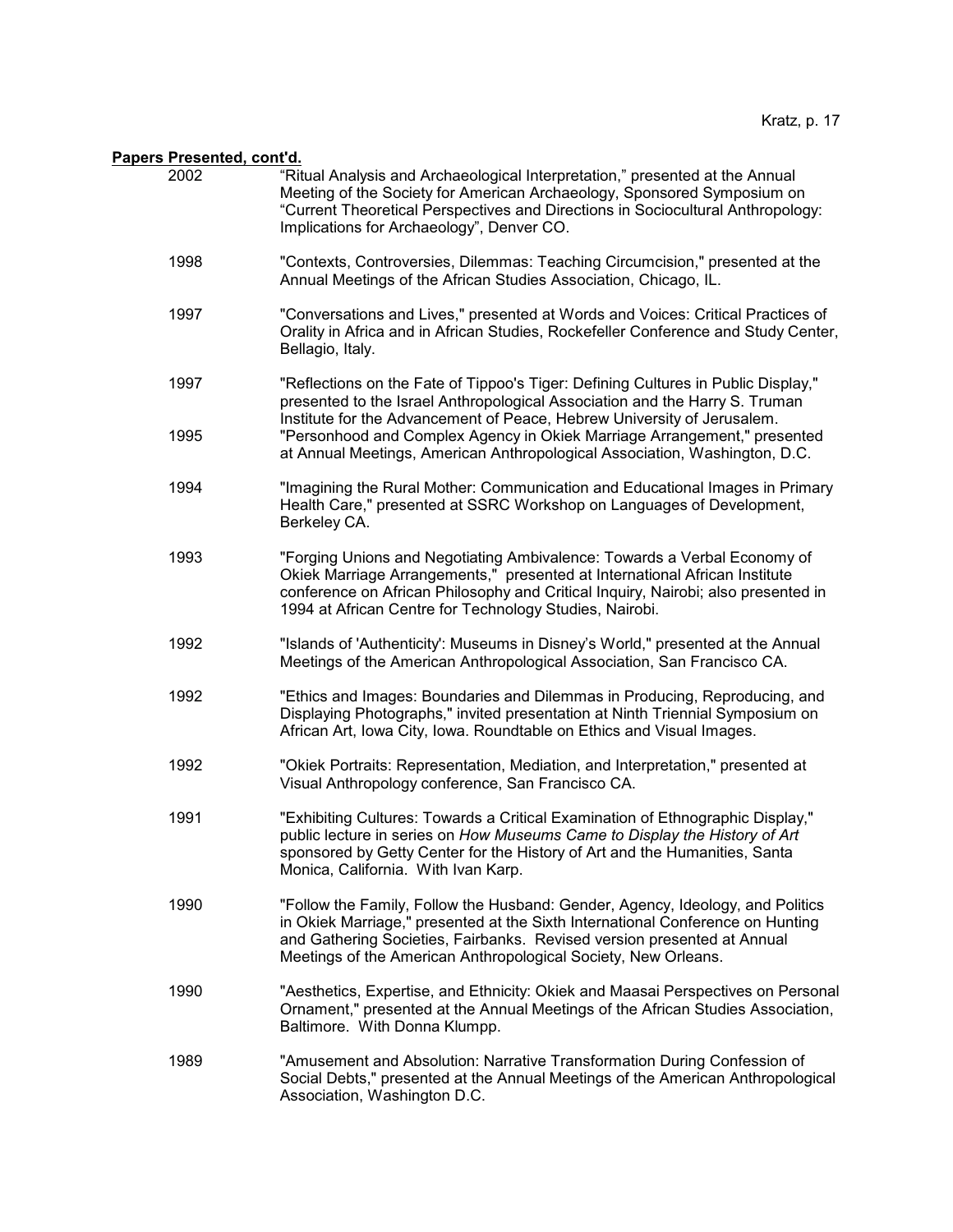- 1989 "We've Always Done It Like This...Except for a Few Details: "Tradition" and "Innovation" in Okiek Ceremonies," presented at the Annual Meetings of the African Studies Association, Atlanta.
- 1989 "Who's the Provider?: Okiek Hunting throughout Economic Diversification," presented at Annual Meetings of American Society for Ethnohistory, Chicago at panel on "Changing Patterns of the Chase: Hunting under Pressure."
- 1988-9 "Persuasive Suggestions and Reassuring Promises: Free Form Parallelism and Dialogic Encouragement in Song," presented at the Annual Meetings of the American Anthropological Association, Phoenix Arizona, November 1988. Expanded and revised version presented as Research Paper No. 186, Institute of African Studies, University of Nairobi, February 1989.
- 1988 "Sexual Solidarity and the Secrets of Sight and Sound," presented at the Fifth International Conference on Hunting and Gathering Societies, Darwin, Australia, August.
- 1987 "Challenge, Provocation and a Concentration of Will: Speech and Song in Okiek Ceremonies," series of lectures presented at Seminar fur Ethnologie, University of Berne, Switzerland, November.
- 1987 "From Meat and Honey to Milk and Grain: Hunter-gatherer Adaptation and Transformation in Eastern Africa," presented at Institute of Ethnology, University of Basel, Switzerland, December.
- 1986-7 "Genres of Power: A Comparative Analysis of Okiek Blessings, Curses and Oaths," presented at the Annual Meetings of the American Anthropological Association, Philadelphia Pa., December 1986. Revised version presented as Research Paper No. 56, Sociology Department, University of Nairobi, October 1987, and as an Anthropology Department Seminar at London School of Economics and Political Science, December 1987.
- 1986 "The Unending Ceremony and a Warm House: Representations of a Patriarchal Ideal and the Silent Complementarity in Okiek Blessings," presented at the Fourth International Conference on Hunting & Gathering Societies, London, September.
- 1985 "Ethnic Interaction, Economic Diversification and Language Use: A Report on Research with Kaplelach and Kipchornwonek Okiek," presented at International Symposium on African Hunter-Gatherers, Cologne, W. Germany, January.
- 1981 "Identity and Context in Okiek Song," presented at the Annual Meetings of the American Folklore Society, San Antonio TX, October.
- 1978 "Are the Okiek Really Masai? or Kipsigis? or Kikuyu?", presented at the Annual Meetings of the African Studies Association, Baltimore MD., November.

### **Work in Progress**

*Rhetorics of Value: Exhibition, Design, Communication*

*How Do Ethnographers Know? Communicative Foundations of Ethnographic Knowledge Production*

*Museums and Cultural Imagination: A Critical Account of Ethnographic Display*